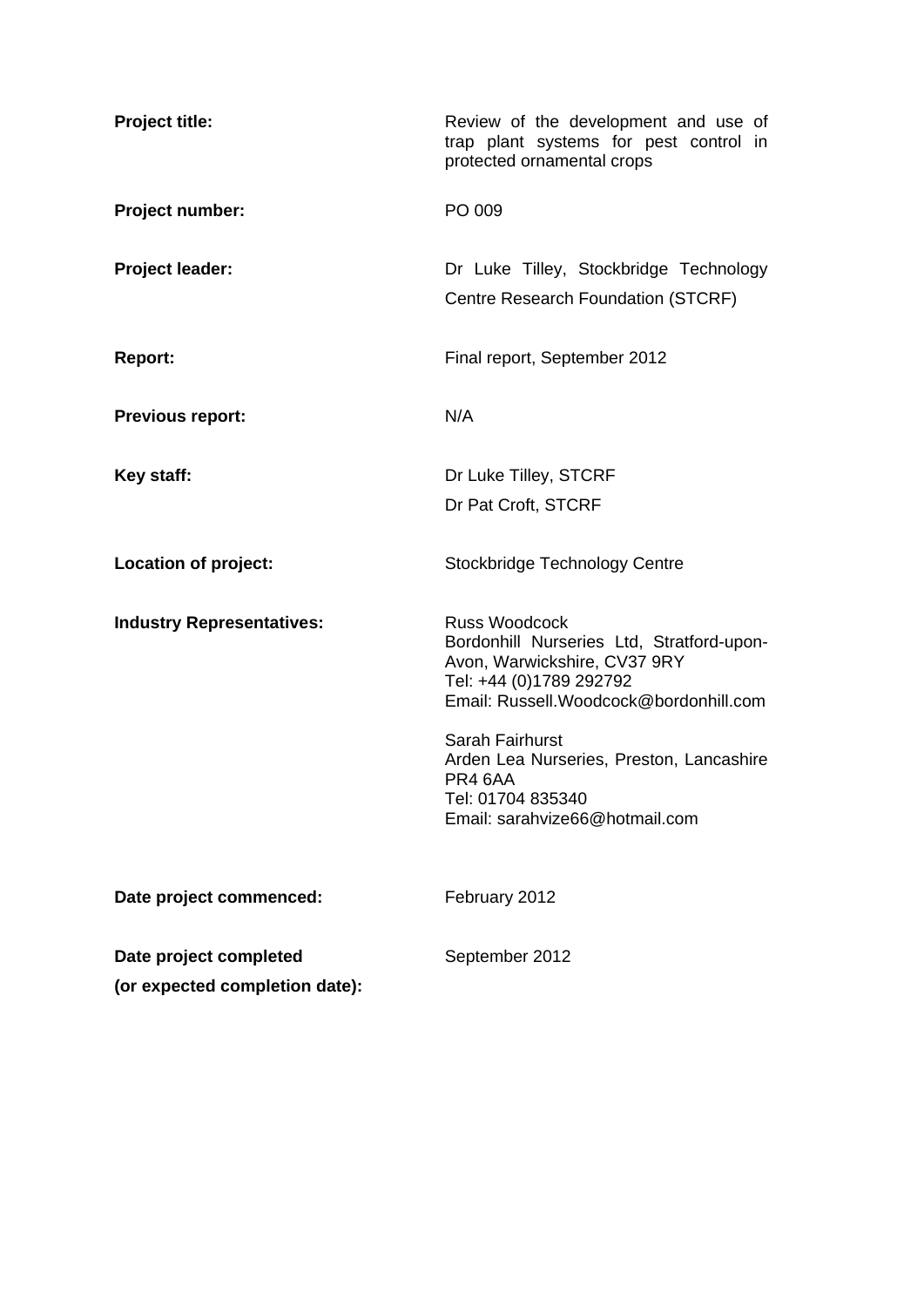# **DISCLAIMER**

*AHDB, operating through its HDC division seeks to ensure that the information contained within this document is accurate at the time of printing. No warranty is given in respect thereof and, to the maximum extent permitted by law the Agriculture and Horticulture Development Board accepts no liability for loss, damage or injury howsoever caused (including that caused by negligence) or suffered directly or indirectly in relation to information and opinions contained in or omitted from this document.* 

*Copyright, Agriculture and Horticulture Development Board 2012. All rights reserved.*

*No part of this publication may be reproduced in any material form (including by photocopy or storage in any medium by electronic means) or any copy or adaptation stored, published or distributed (by physical, electronic or other means) without the prior permission in writing of the Agriculture and Horticulture Development Board, other than by reproduction in an unmodified form for the sole purpose of use as an information resource when the Agriculture and Horticulture Development Board or HDC is clearly acknowledged as the source, or in accordance with the provisions of the Copyright, Designs and Patents Act 1988. All rights reserved.* 

*AHDB (logo) is a registered trademark of the Agriculture and Horticulture Development Board.*

*HDC is a registered trademark of the Agriculture and Horticulture Development Board, for use by its HDC division.*

*All other trademarks, logos and brand names contained in this publication are the trademarks of their respective holders. No rights are granted without the prior written permission of the relevant owners.*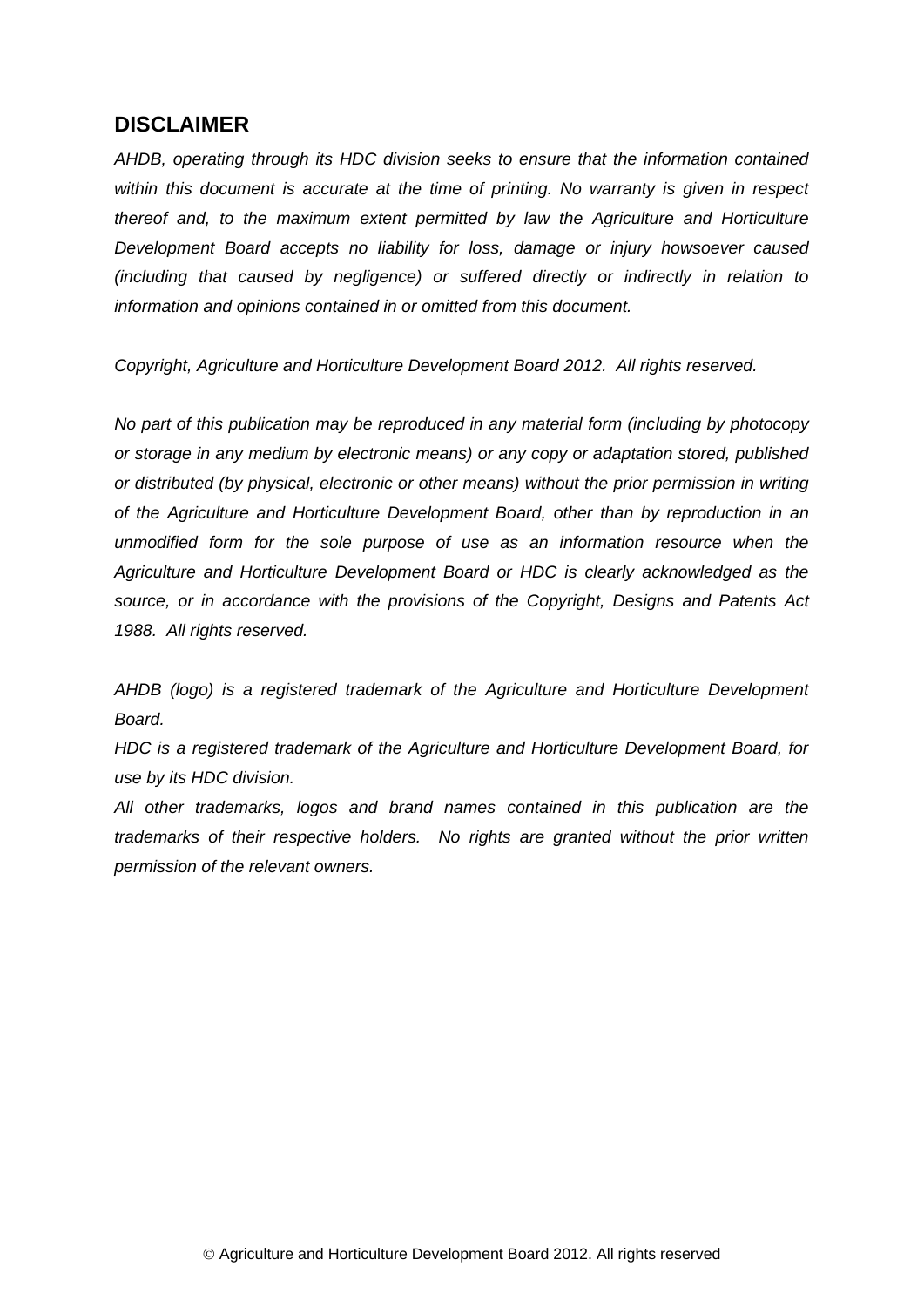### **AUTHENTICATION**

We declare that this work was done under our supervision according to the procedures described herein and that the report represents a true and accurate record of the results obtained.

| Luke Tilley<br>Entomologist<br><b>STCRF</b>               |  |
|-----------------------------------------------------------|--|
|                                                           |  |
| Pat Croft<br>Project Manager - Entomology<br><b>STCRF</b> |  |
|                                                           |  |
| <b>Report authorised by:</b>                              |  |
| [Name]                                                    |  |
| [Position]                                                |  |
| [Organisation]                                            |  |
|                                                           |  |
| [Name]                                                    |  |
| [Position]                                                |  |
| [Organisation]                                            |  |
|                                                           |  |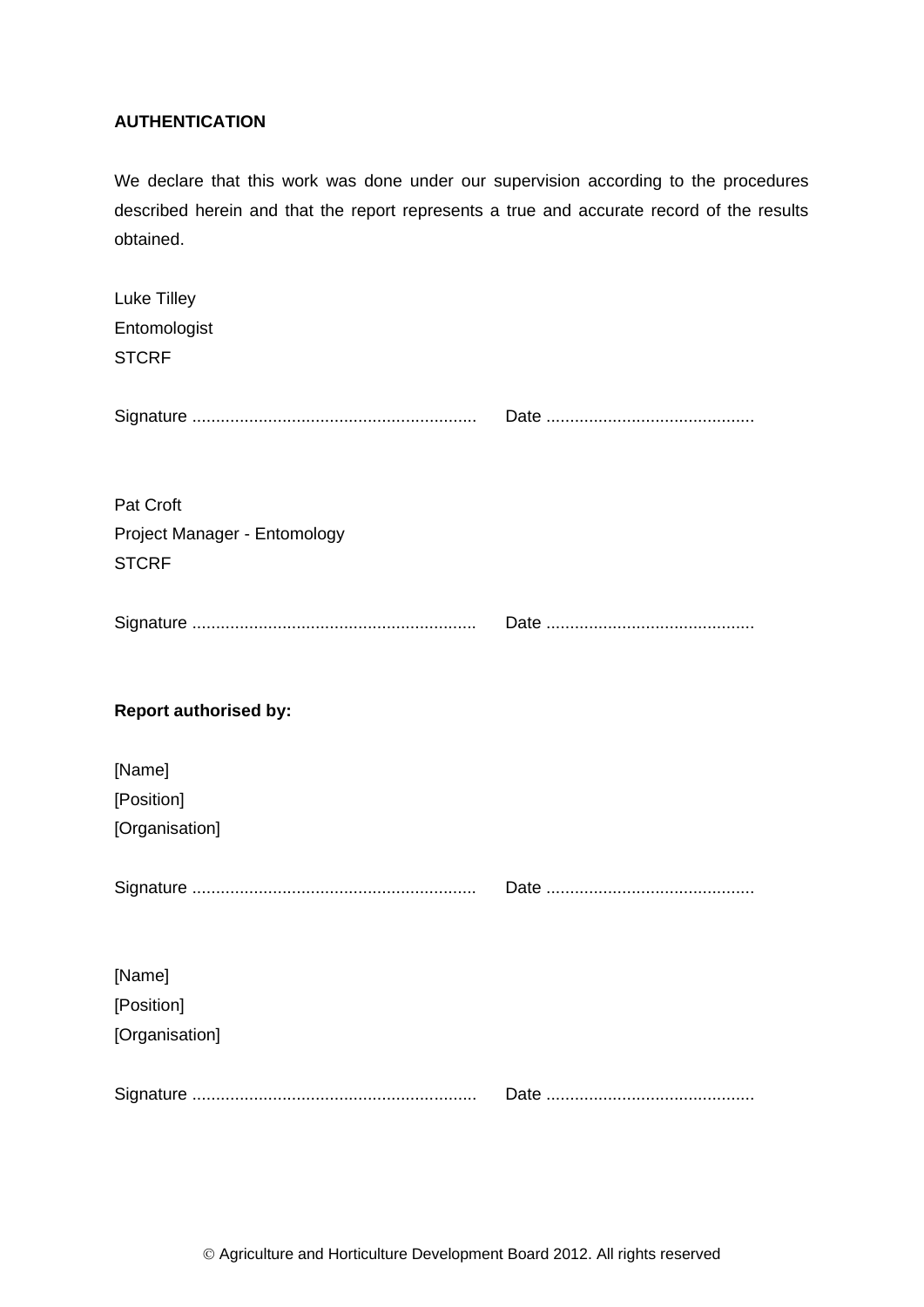# **CONTENTS**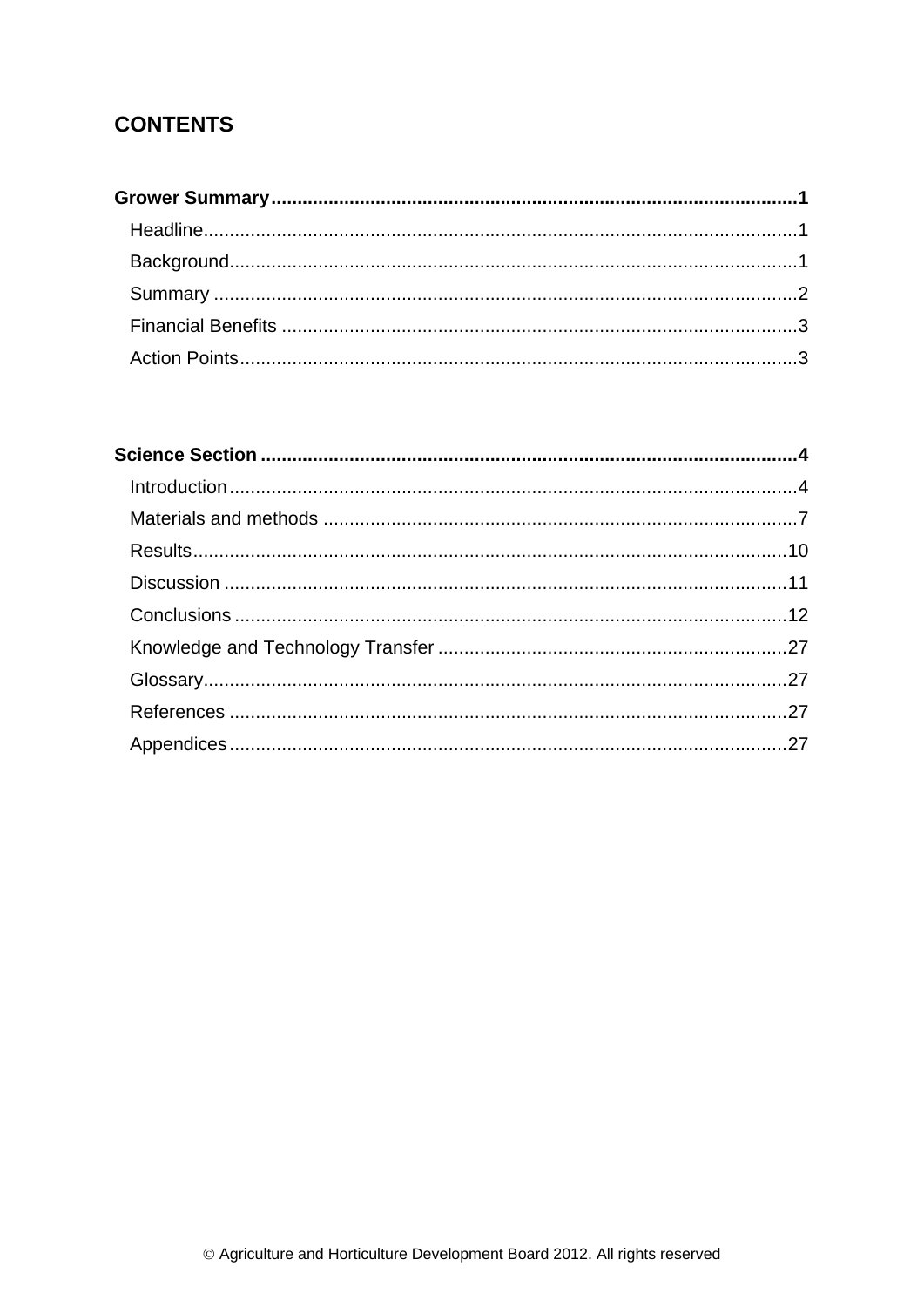# <span id="page-4-0"></span>**GROWER SUMMARY**

## <span id="page-4-1"></span>**Headline**

This is a desk study which outlines the importance, mechanisms and literature base of trap plant approaches to control pests. The report is focused on protected crops, in particular ornamentals. The study provides an overview of trap plants whilst highlighting specific studies of relevance to the UK protected horticulture sector.

# <span id="page-4-2"></span>**Background**

The protected ornamental industry faces a range of issues linked to crop protection and production. These include a reduction in the available products approved for use, the potential for increasing resistance in target pest organisms, increasing pressures from consumers and retailers for 'environmentally-friendly' practices and a need to comply with legislation and industry initiatives. These pressures have led to a change in pesticide use and the exploitation of other methods available for maintaining pest populations below the economic damage thresholds, using integrated crop management (ICM).

Trap plants offer a means of manipulating pest behaviour and their use for pest control has been well researched in some arable and horticultural crops. However, the vast majority of successful examples to date are in outdoor crops. . In many cases, promising results have been obtained and recent evidence suggests that trap plant systems may be transferable to ornamental crop production where interest in the subject area is increasing.

Trap plants are usually grown either within a crop or around its perimeter. The pest preference for the trap plants over the crop plants, results in reduced pest damage to the main crop. Though most commonly employed against more mobile pests (such as beetles butterflies and moths), research suggests that trap plants can also be used with success against pests displaying more random and/or weak dispersal behaviours, such as thrips, whitefly and aphids, which are of particular interest to protected ornamental growers.

Recent research suggests that a trap plant approach may work in protected ornamental crops as it has in outdoor edible and arable crops. Work with both western flower thrips and glasshouse whitefly, for example, has produced promising trap plant species for use in several ornamental crops.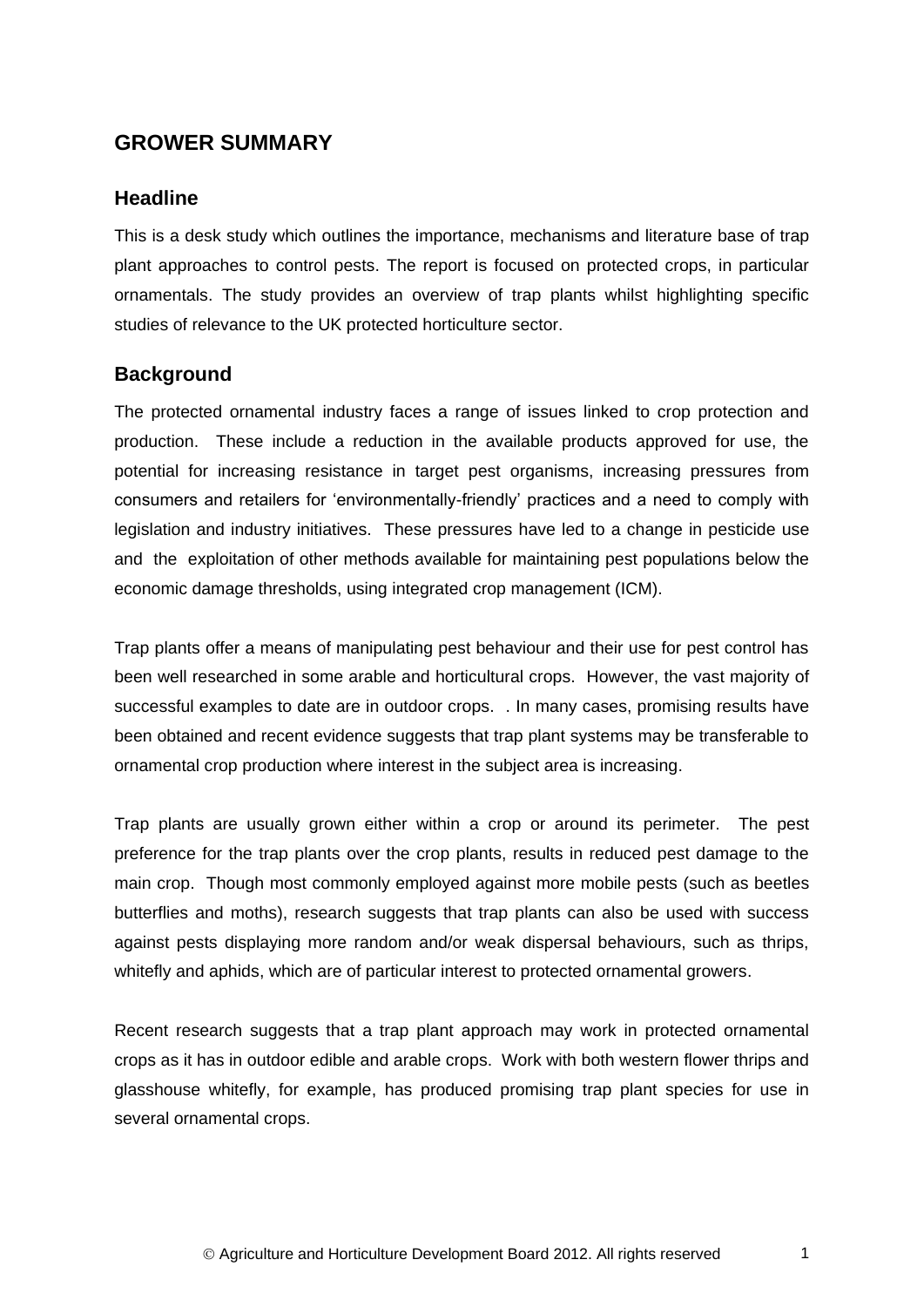This desk study aims to bring together the evidence relating to the successful use of trap plants, providing UK growers with an improved evidence base to inform them of which trap plants are most attractive to pests (i.e. which have the potential to work best from the scientific literature). This, combined with feedback from growers through a survey and consultation, will allow growers to assess where trap plant research would benefit from further work.

# <span id="page-5-0"></span>**Summary**

There are a number of important conclusions that can be drawn from this desk study on the use of trap plants:

- 1) There are many documented successes of trap plant approaches in outdoor crops, which prove that the mechanism of trap plant control works, on a fundamental level. Current research on the use of trap plants in ornamental crops however was limited to whitefly control in poinsettia and thrips control in chrysanthemums. A body of research supported the use of trap plant approaches for the control of these pests in protected crops. There is huge scope for further applied research into the use of trap plants against other pests and in other protected ornamental crops.
- 2) The literature points to the fact that most of the innovation in the field of trap plant pest control strategies is taking place in the USA. A number of the pests that have been studied in the USA also have a distribution in the UK (including capids, western flower thrips and whitefly). This American collection of studies could be put to further use in this country by applying the theory to commercial trials in the UK.
- 3) There is a large variation in the management and use of trap plants which indicates that trap plants can be a very flexible pest control strategy, forming part of a wider ICM regime which incorporates biological pest control, physical trapping, semiochemicals etc. It is particularly important to look ahead at work which investigates the best methods of deployment of trap plants. Two of the growers surveyed mentioned the management of the trap plants and how this relates to their decision to use them or not. There is a good deal of work to be done looking at the placement of trap plants in the main crop, the number required, the growth stage of the trap plant, and which methods of chemical, cultural, physical and biological pest control can be employed by growers to accompany trap plant strategies.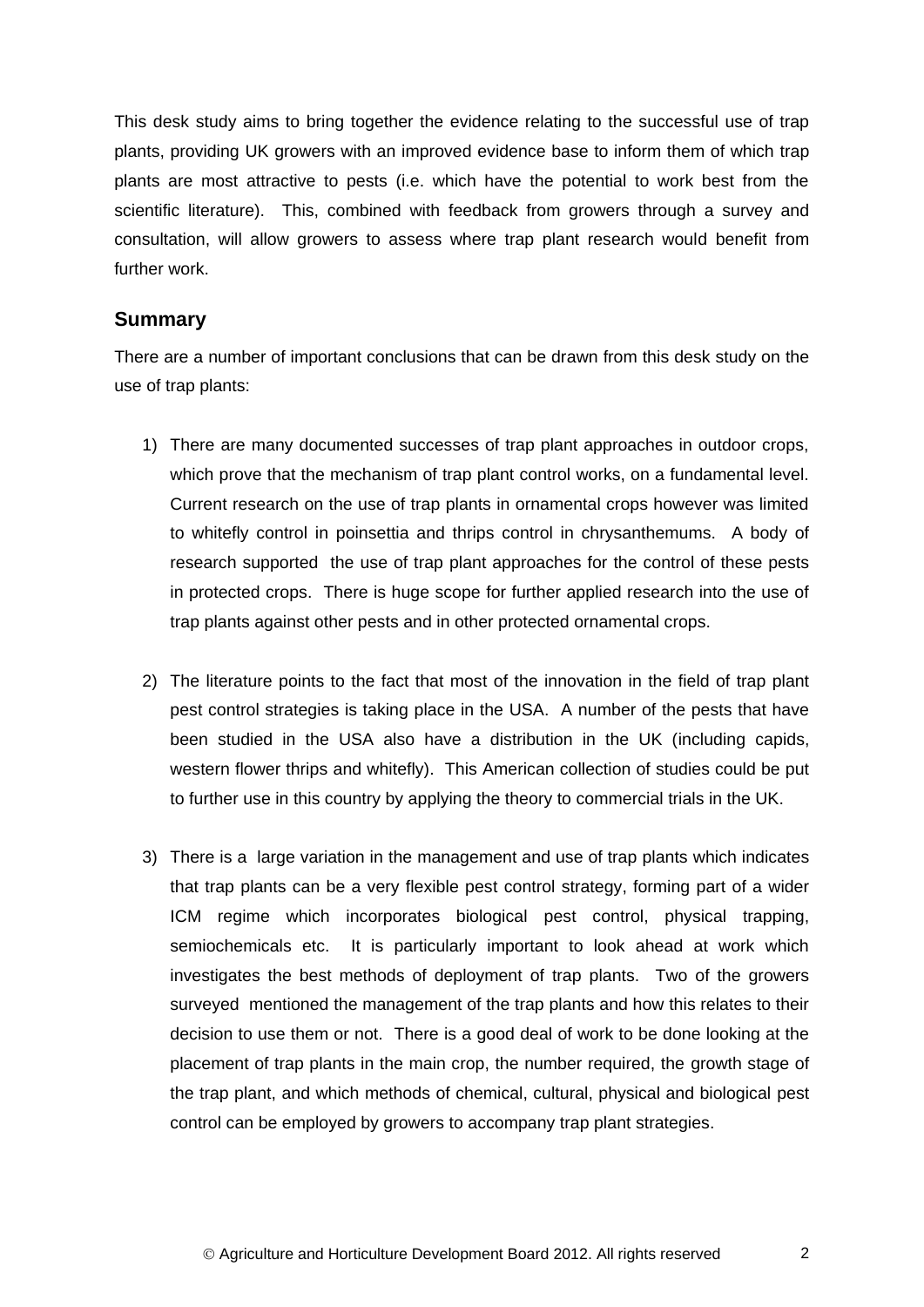# <span id="page-6-0"></span>**Financial Benefits**

This desk study report is a review of the use of trap plants, their definitions, successes and failings, financial benefits have not been specifically pinpointed, however, the diversification of control methods in the current climate of reduced pesticide availability may have a widerange of financial benefits for the protected crop industry. If the number of spray applications can be reduced on account of traps plant use within crops, or at least early sprays targeted more accurately because of their use then savings will accrue in terms of reduced pesticide costs and more importantly application time costs.

# <span id="page-6-1"></span>**Action Points**

- It is suggested that growers use this study as a foundation for decisions made about future work on trap plants specifically, and ICM approaches to pest control in general.
- To compliment yellow / blue sticky traps, trap plants such as aubergine and nicotinia could be used within 'mono-crop pot plant crops' such as pot chrysanthemums and poinsettias to monitor levels of whitefly and other flying pests.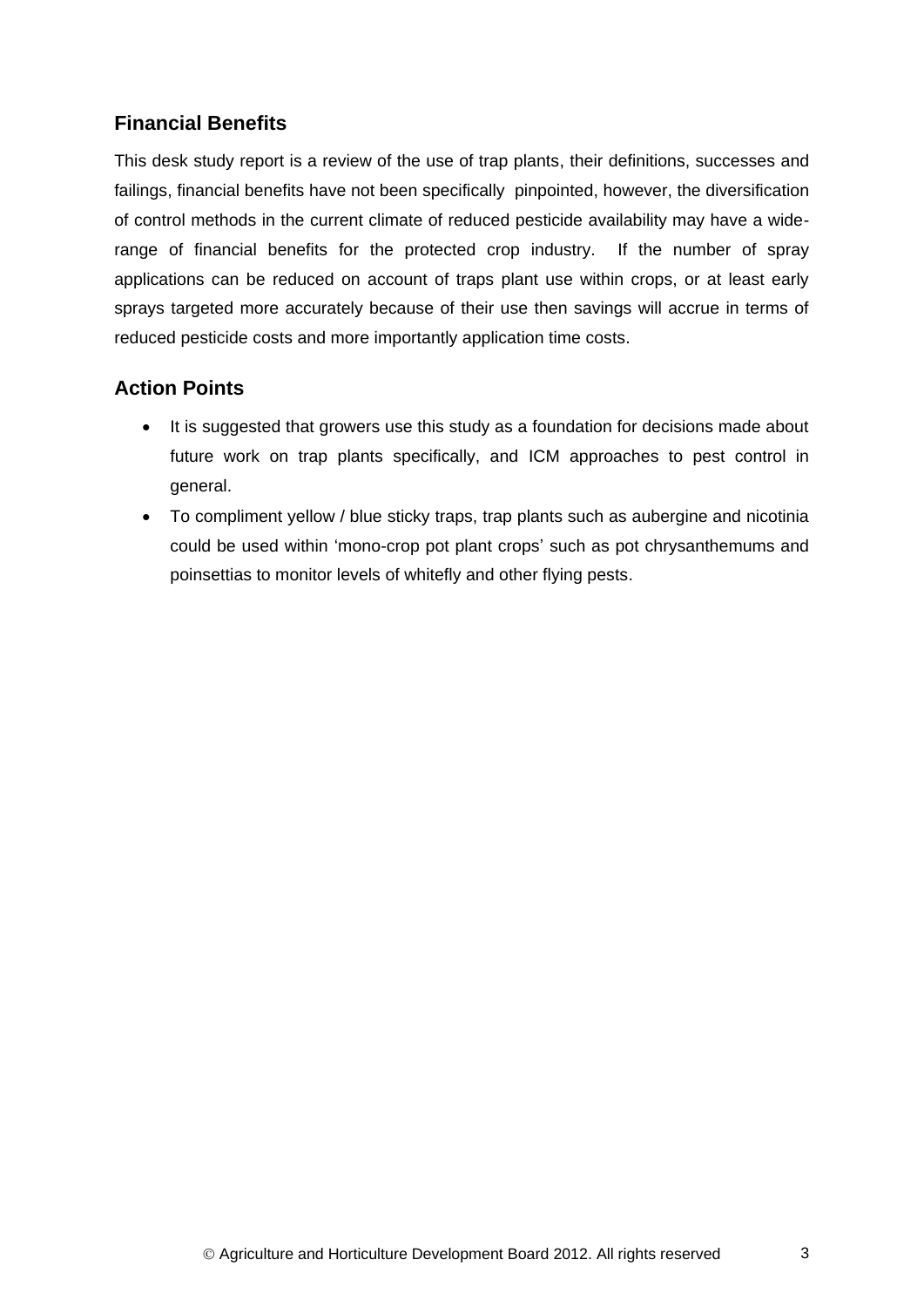# <span id="page-7-0"></span>**SCIENCE SECTION**

### <span id="page-7-1"></span>**Introduction**

The protected ornamental industry faces a range of issues linked to crop protection and production. These include a reduction in the available products approved for use, the potential for increasing resistance in target pest organisms, increasing pressures from consumers and retailers for 'environmentally-friendly' practices and a need to comply with legislation and industry initiatives. These pressures lead to a changing approach to pesticide use and for the full exploitation of the methods available for maintaining pest populations below the economic damage thresholds, using integrated crop management (ICM) where possible.

Trap plants offer a means of manipulating pest behaviour and their use for pest control has been well researched in some arable and horticultural crops. However, the vast majority of successful examples to date are in outdoor crops. Interest in trap cropping, a traditional pest management approach has increased considerably in recent years (Shelton & Badenes-Perez, 2006). In many cases, promising results have been obtained and recent evidence suggests that trap plant systems may be transferable to ornamental crop production (Buitenhuis et al. 2007).

Trap plants are usually grown either within a crop or around its perimeter. The pest preference for the trap plants over the crop plants, results in reduced pest damage to the crop. Though most commonly employed against more mobile pests (such as members of the Lepidoptera and Coleoptera), research suggests that trap plants can also be used with success against pests displaying more random and/or weak dispersal behaviours, such as thrips, whitefly and aphids (Murphy et al. 2002; Buitenhuis & Shipp 2006).

Recent research suggests that a trap plant approach may work in protected ornamental crops as it has in outdoor edible and arable crops. Work with both western flower thrips (*Frankliniella occidentalis*) and glasshouse whitefly (*Trialeurodes vaporariorum*), for example, has produced promising trap plant species for use in several ornamental crops (Lee et al. 2009; Buitenhuis et al. 2007).

This desk study aims to bring together the evidence relating to the successful use of trap plants. This project will provide UK growers with an improved evidence base to inform them of which trap plants are most attractive to pests (i.e. which have the potential to work best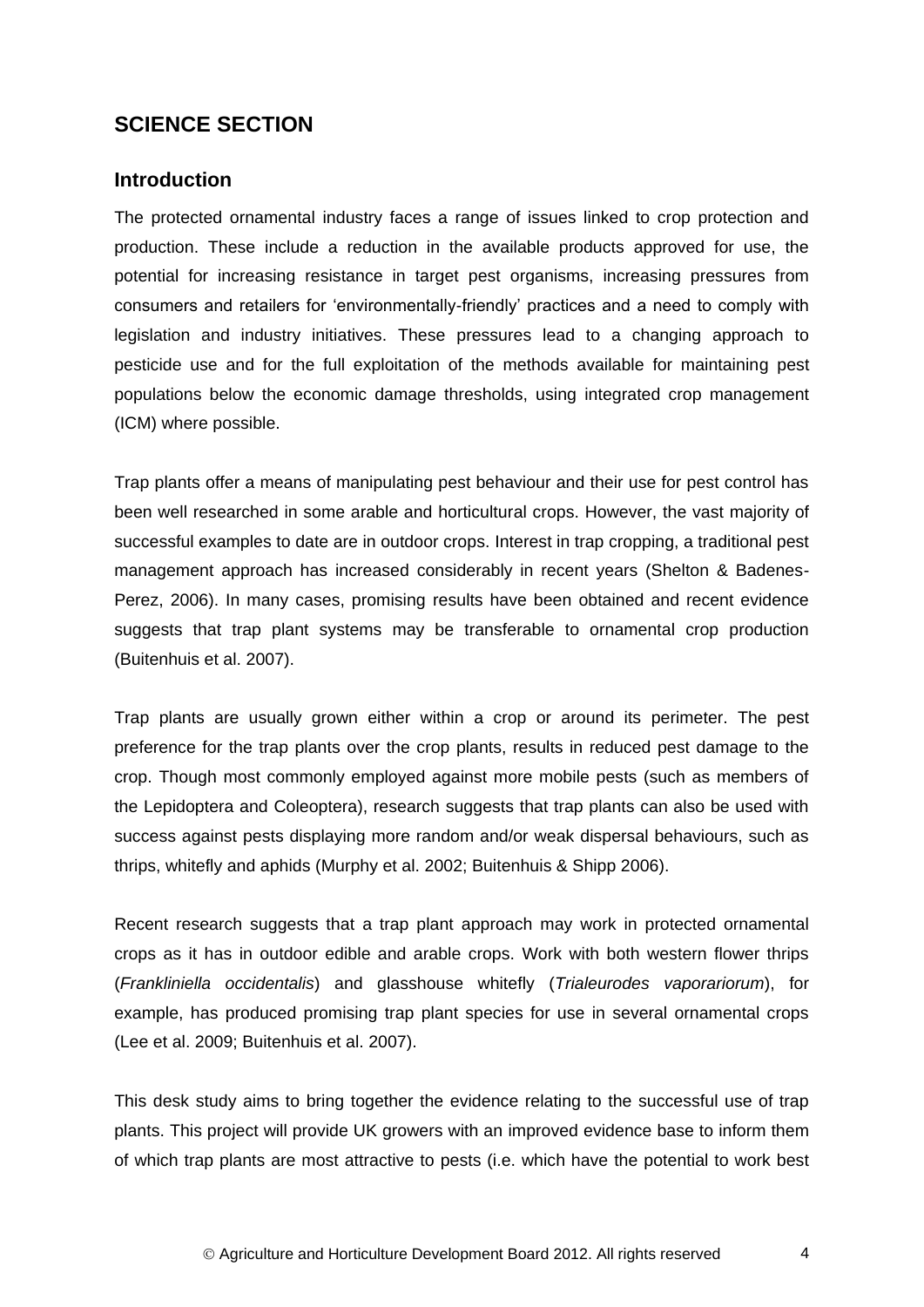from the scientific literature). This, combined with feedback from growers through a survey and consultation, will allow growers to assess where trap plant research would benefit from further work.

Further benefits of trap plant systems in ornamental crops have been realised where species were identified that function as 'dead-end' trap plants for pests. Dead-end trap plants, whilst being attractive to adult pests, are unsuitable for the development of juveniles; this phenomenon has rarely been found and is thus unlikely in whiteflies, thrips, aphids and caterpillars. However, it may be possible to create artificial dead-end trap plants combining trap plants with other methods to limit pest build-up upon them, such as physical removal, spot treatment or control through the use of combined trap plants and associated biotic (e.g. natural enemies) or abiotic (e.g. sticky traps) control. Discussions with the Chemicals Regulation Directorate led to the conclusion that trap plants can be chemically treated provided there is regulatory approval for the product to be used on the trap plant species itself, rather than the crop. This artificial 'dead-end' would then serve to prevent over-spill of pests from trap plants into crops, and thus, reduce overall pest pressure.

This report summarises the scientific literature related to trap plants and collates the small number of responses from growers about their experience with trap plants. This project aims to highlight the areas where trap plant research has already taken place, as well as the many research areas where there is scope for further research. The specific industry benefits of this project aims to include:

A. Bringing together current research and commercial practices using, trap plants on various ornamental crops. The HDC PO Panel asked for a particular focus on species and varieties against four major pests in protected ornamentals (whitefly, thrips, aphids and caterpillars).

B. This work will develop a scientific evidence base for the use of trap plants on UK ornamentals and will avail growers with current information about which plants and varieties to use within their crops for maximum impact on pest populations. This information could then be used as a foundation for any future trial work, at the growers' discretion.

C. Once trap plant options are established, the summary on current practices in the UK and other countries (particularly Spain, Canada and France) within commercial ornamental crops will allow the industry to assess how best to further research trap plants pest management strategies.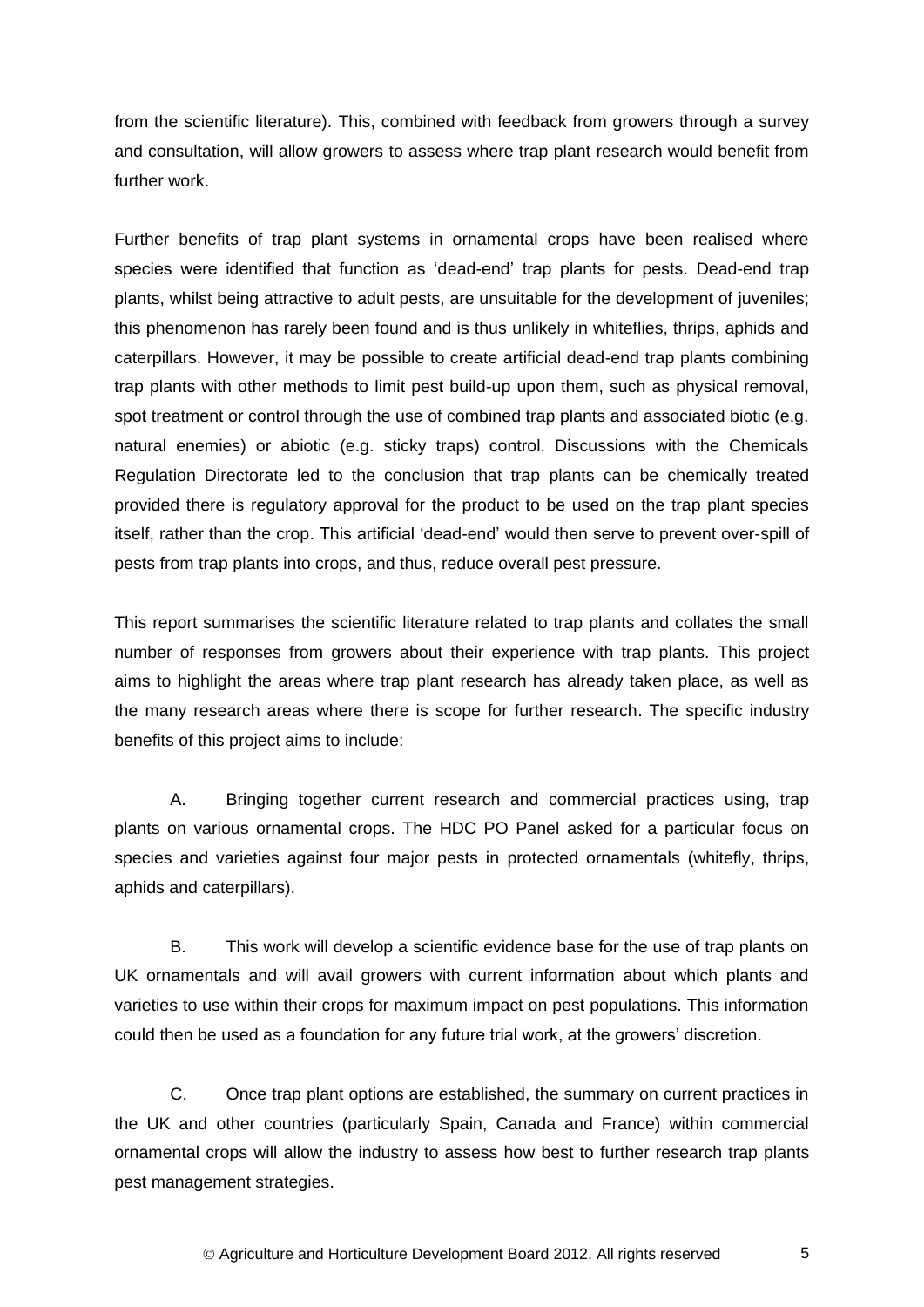D. The results of this project will better inform growers of the options available when putting together an ICM programme for their ornamental crops. Trap plants are currently being employed on various crops against different pest groups but there is a need for a collated and coordinated view of their benefits and use, this study will provide that.

Overall, this project will aim to answer the following specific questions for the ornamental sector:

- 1) Which trap plant should I use against whitefly?
- 2) Which trap plant should I use against WFT?
- 3) Which trap plant should I use against thrips?
- 4) Which trap plant should I use against caterpillar?
- 5) How these trap plants are being used and managed in a commercial setting, both in the UK and elsewhere?
- 6) Are there any measures I can take to improve the pest reduction achieved by the trap plants (i.e. chemical application, physical removal or ICM combinations)?

To achieve the benefits outlined above, this desk study had the following objectives:

1) To consult UK growers (through an HDC survey and direct consultation, driven by suggestions from the PO Panel) about experience with, and use of, trap plants within the industry to date, for all protected ornamental crops with a particular focus on poinsettia, chrysanthemums and bedding plants.

2) To collect information on the use of trap plants in countries other than the UK and, where possible, consult growers overseas on current trap plant practices in protected horticulture (successes and failures). It is known that the use of trap plants in Spain, Canada and France is being developed, so focus was drawn on to commercial practices in these countries in particular.

3) To perform a review of the scientific literature on trap plants within protected crops generally. This included the identification of "dead-end" trap plants (those plants that pests have a preference for, but cannot fully develop on) and chemical/biopesticide treatments that may be used to simulate a dead-end effect on trap plants (i.e. killing pests before they can develop).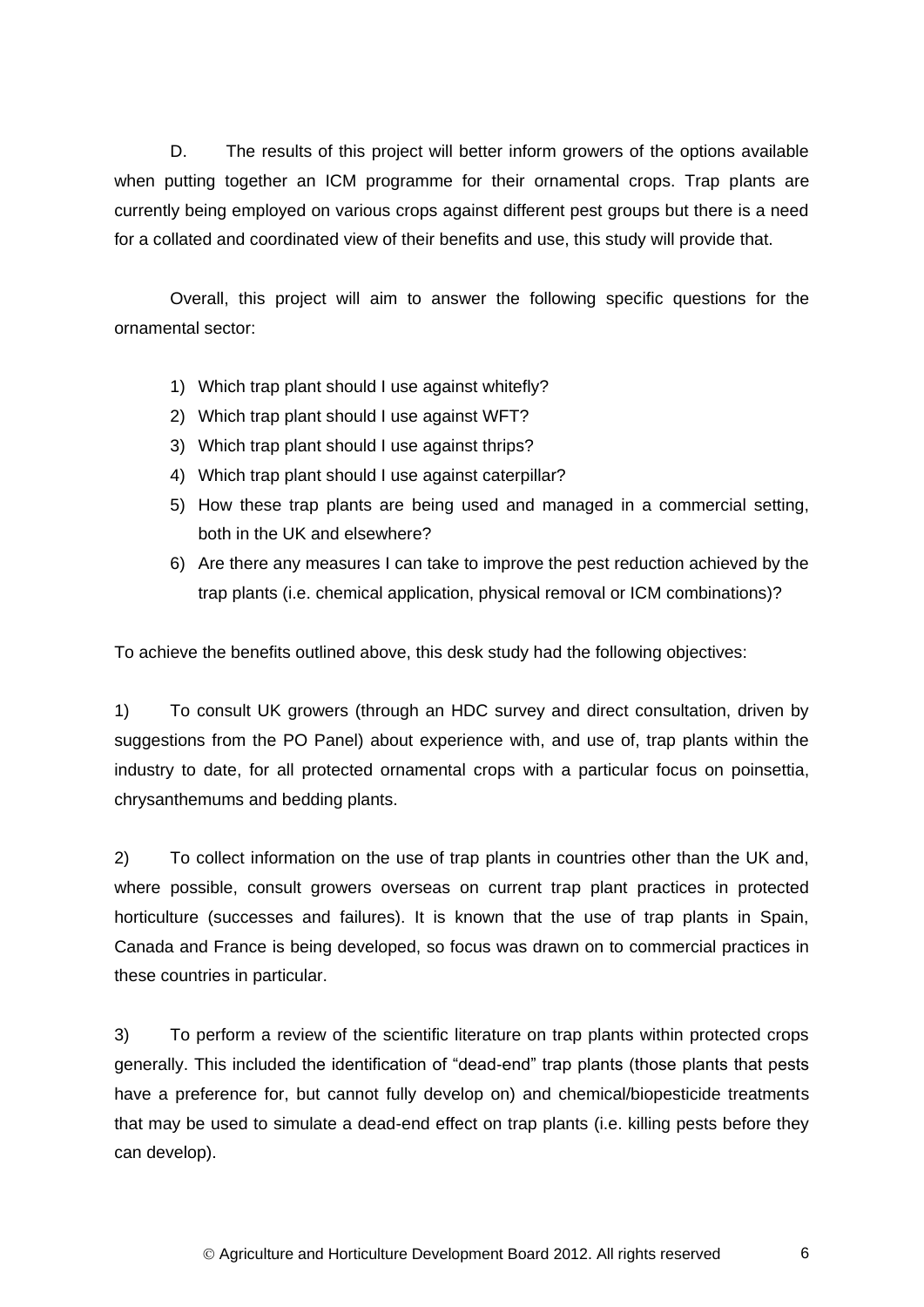4) To perform a detailed review of the scientific literature relating to plant preferences for egg-laying and feeding of four pest groups, associated with three commercially important ornamental crops, as follows:

- a) Poinsettia and whitefly (*Trialeurodes vaporariorum*)
- b) Chrysanthemums and Western flower thrips (*Frankliniella occidentalis*)
- c) Primroses and aphids (various species)
- d) Primroses and caterpillars (various species)

5) To provide the HDC PO Panel with a detailed report of the findings from objectives 1 to 4, in order to review the results and discuss the most appropriate candidate pest/crop combinations to take forward for further trial work. This will allow the Panel to direct future experimental work.

# <span id="page-10-0"></span>**Materials and methods**

Scientific articles were searched for using the search engine, Web of Knowledge (Thomson Reuters), this was used to perform a detailed search for the articles related to trap plants. Web of Knowledge allows users to follow citation records for and to each article. This citation tool decreases the likelihood that any relevant research is missed during a search. The search engine, Google Scholar, was also used to ensure that all articles were captured during searches. The search terms used were broad and exhaustive to ensure that any examples of failure or success using trap plants were not missed. Below is the complete list of search terms used (Table 1)

**Table 1** – List of search terms used to acquire literature for review.

BANKER + PLANT  $BANKFR + PI ANT + GI ASSHOLISE$ BANKER + PLANT + GREENHOUSE BANKER + PLANT + HORTICULTURE BANKER + PLANT + ORNAMENTAL BANKER + PLANT + PROTECTED BARRIER + PLANT BARRIER + PLANT + GLASSHOUSE BARRIER + PLANT + GREENHOUSE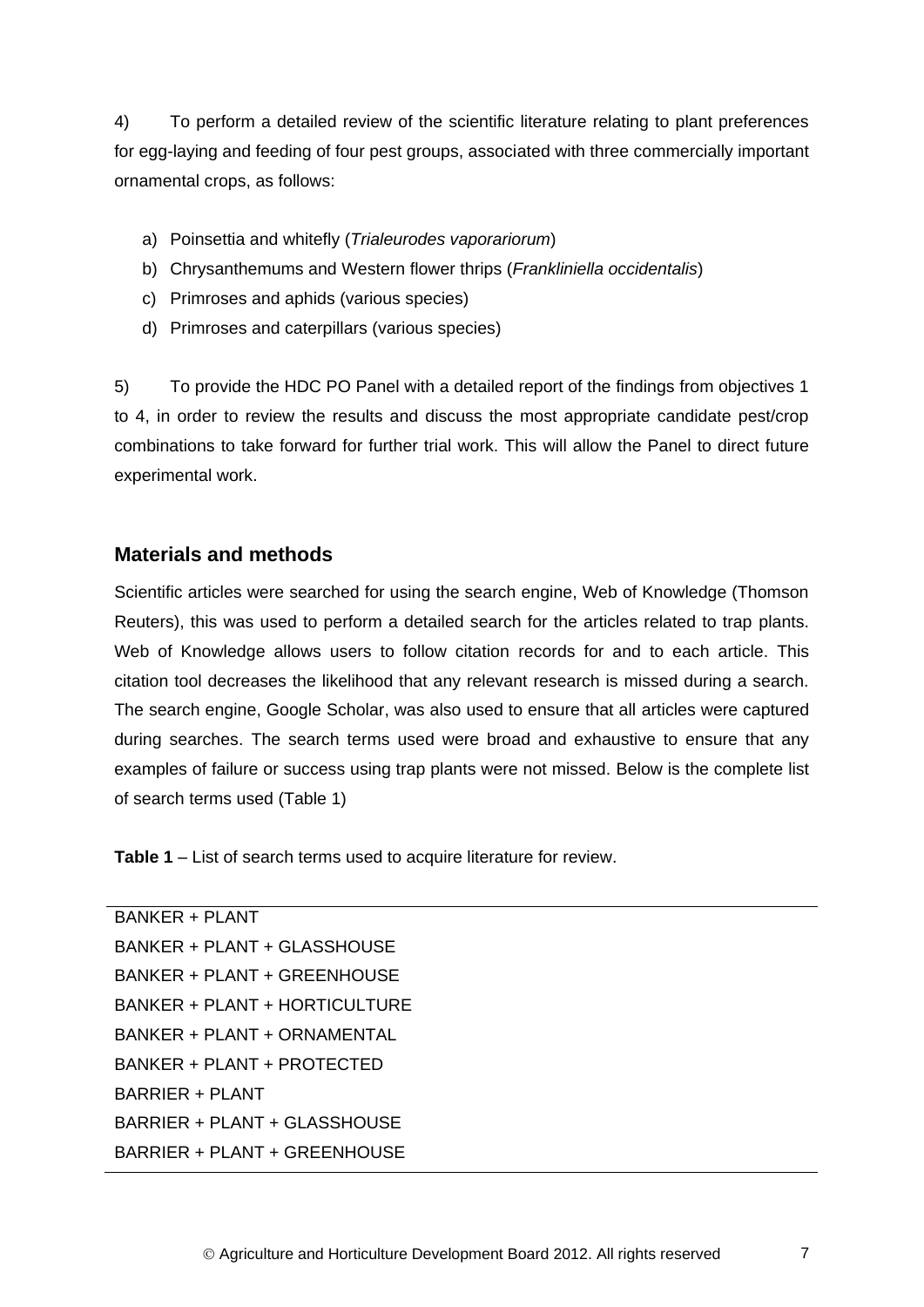BARRIER + PLANT + HORTICULTURE BARRIER + PLANT + ORNAMENTAL BARRIER + PLANT + PROTECTED BIOLOGICAL + CONTROL + BEDDING BIOLOGICAL + CONTROL + CHRYSANTHEMUM BIOLOGICAL + CONTROL + POINSETTIA BIOLOGICAL + CONTROL + PRIMROSE COMPANION + PLANT COMPANION + PLANT + GLASSHOUSE COMPANION + PLANT + GREENHOUSE COMPANION + PLANT + HORTICULTURE COMPANION + PLANT + ORNAMENTAL COMPANION + PLANT + PROTECTED DEAD-END + TRAP + PLANT INDICATOR + PLANT INDICATOR + PLANT + GLASSHOUSE INDICATOR + PLANT + GREENHOUSE INDICATOR + PLANT + HORTICULTURE INDICATOR + PLANT + ORNAMENTAL INDICATOR + PLANT + PROTECTED INSECTARY + PLANT INSECTARY + PLANT + GLASSHOUSE INSECTARY + PLANT + GREENHOUSE INSECTARY + PLANT + HORTICULTURE INSECTARY + PLANT + ORNAMENTAL INSECTARY + PLANT + PROTECTED OVIPOSITION + PEST + PREFERENCE PEST + OVERSPILL + CROP REPELLENT + PLANT REPELLENT + PLANT REPELLENT + PLANT + GLASSHOUSE REPELLENT + PLANT + GLASSHOUSE REPELLENT + PLANT + GREENHOUSE REPELLENT + PLANT + GREENHOUSE REPELLENT + PLANT + HORTICULTURE REPELLENT + PLANT + HORTICULTURE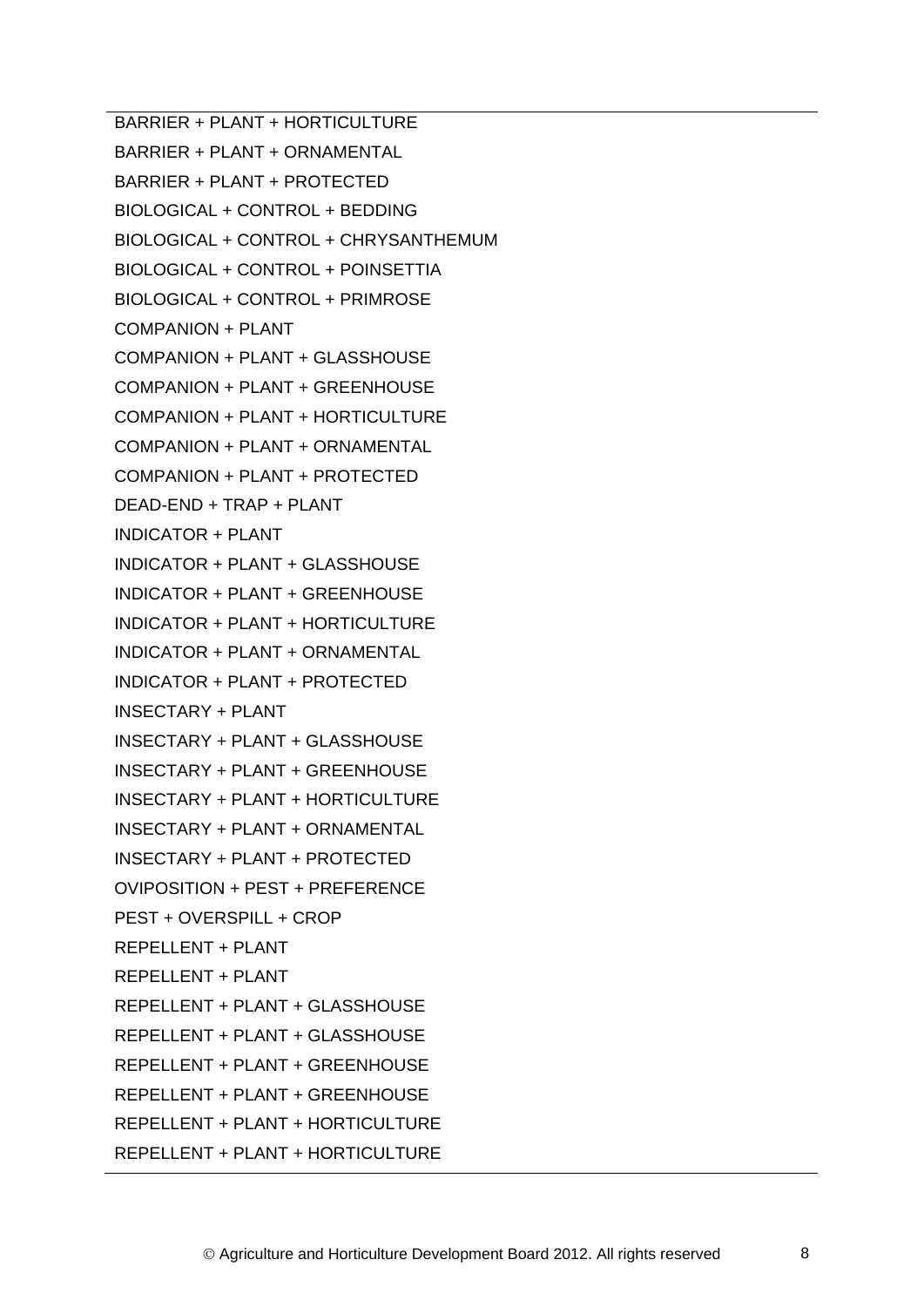REPELLENT + PLANT + ORNAMENTAL

REPELLENT + PLANT + ORNAMENTAL

REPELLENT + PLANT + PROTECTED

REPELLENT + PLANT + PROTECTED

- SECONDARY + CROP + PEST
- SECONDARY + PLANT
- SECONDARY + PLANTS
- SUICIDE + TRAP + PEST
- TRAP + BEDDING
- TRAP + CHRYSANTHEMUM
- TRAP + CROP
- TRAP + CROP + APHID
- TRAP + CROP + CATERPILLAR
- TRAP + CROP + HEMIPTERA
- TRAP + CROP + LEPIDOPTERA
- TRAP + CROP + THRIPS
- TRAP + CROP + THYSANOPTERA
- TRAP + CROP + WHITEFLY
- TRAP + CUT + FLOWERS
- TRAP + PLANT
- TRAP + PLANT + AGRICULTURE
- TRAP + PLANT + BIOLOGICAL + CONTROL
- TRAP + PLANT + CULTURAL + CONTROL
- TRAP + PLANT + EDIBLES
- TRAP + PLANT + GREENHOUSE
- TRAP + PLANT + HORTICULTURE
- TRAP + PLANT + INSECTICIDE
- TRAP + PLANT + MANAGEMENT
- TRAP + PLANT + NATURAL + ENEMY
- TRAP + PLANT + ORNAMENTAL
- TRAP + PLANT + PARASITOIDS
- TRAP + PLANT + PEST
- TRAP + PLANT + PEST + CONTROL
- TRAP + PLANT + PHEROMONE
- TRAP + PLANT + PREDATORS
- TRAP + POINSETTIA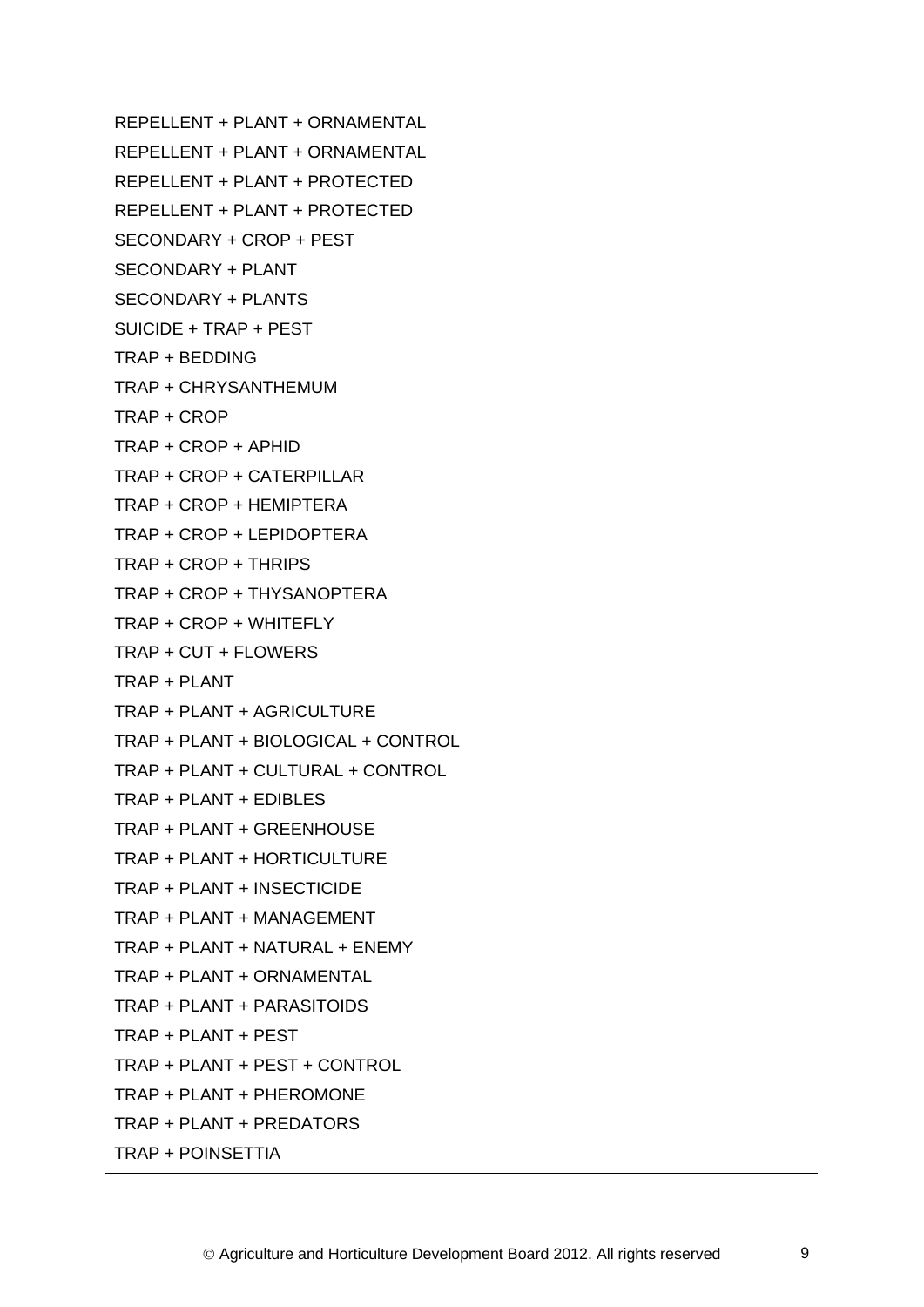#### TRAP + PRIMROSE

The search terms listed in Table 1 provided a vast list of scientific articles of possible interest for inclusion in this study. The list of articles found after each search (Table 1) was briefly studied and all the articles relevant to this study (i.e. those related to the use of secondary plants in any way) were collated for a more detailed examination. Once a basis of potentially relevant literature was established, then the articles were read and reviewed to form the majority of this study.

In order to investigate the pre-existing uses of trap plants in commercial horticulture, a survey was created with advice from the industry representatives. The aim of the survey was to ascertain if, which and how trap plants are being used commercially, and to examine reasons for lack of use. Growers were also targeted individually to try and maximise participation.

The survey was accompanied by a brief cover letter (Appendix 1), explaining the aim of the study, and the questions were as follows (Full survey – Appendix 2):

<span id="page-13-0"></span>**1) Have you ever used or trialled indicator or trap plants in your protected crops?**  (e.g. early flowering varieties, plants or varieties more attractive to pests)

#### **1a) If not, do you have no need for trap plants or does something, such as management or cost, detract you from using them?**

| Crop<br><b>Crop variety</b><br>Trap plant<br>Trap plant<br><b>Pest</b><br>variety | TDJ II SV. WHAT HAD DIAHT / GIUD GOMBHANDHS HAVG YOU USGU, ANU TOI WHAT DGST: |  |  |  |
|-----------------------------------------------------------------------------------|-------------------------------------------------------------------------------|--|--|--|
|                                                                                   |                                                                               |  |  |  |

#### **1b) If so, what trap plant / crop combinations have you used, and for what pest?**

#### **2) Which of the above do you consider to have been successful and why?**

**3) Did the trap plant require different management to the crop itself?** (e.g. different watering, feeding or some cutting back)

**4) If so, how were the trap plants managed differently to the crop?** 

**5) Are you still using any trap plants or indicator plants in your crops, if not why?**

#### **6) What crops and pests do you think would most benefit from research into trap plant varieties and management?**

**7) Your contact details** (only used for the purposes of this survey)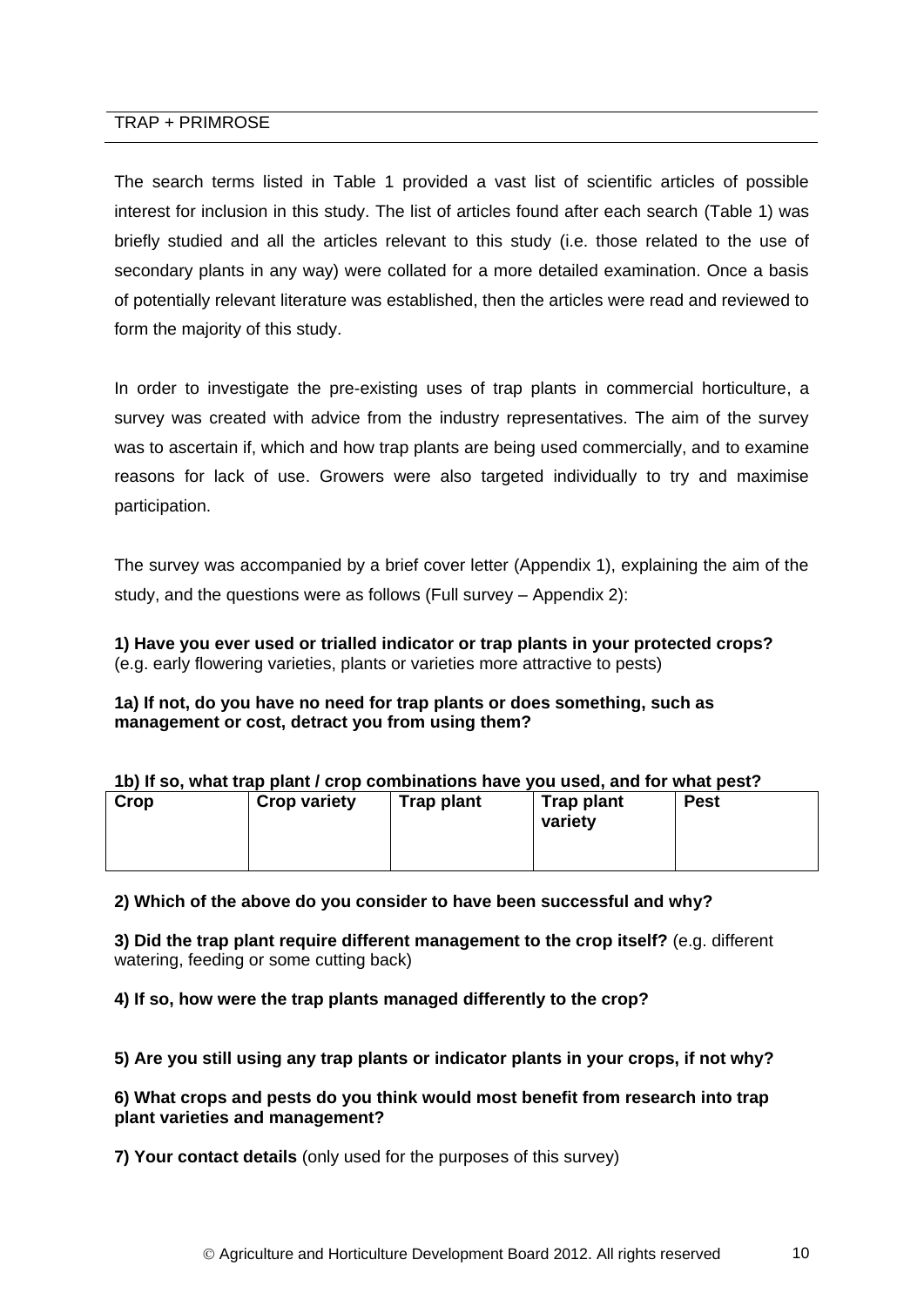The survey was designed, with advice from the industry representatives, to gather as much information using as few questions as possible. This concise format was designed to maximise grower participation whilst answering the questions important to the aim of this study and, therefore, establishing commercial practices.

# <span id="page-14-0"></span>**Results and Discussion**

#### *Literature review*

#### *Introduction, definitions and examples of success*

In order to include all possible areas of interest to UK protected ornamental growers, it is necessary to begin this study with an explanation of the various types of "secondary plants" used in conjunction with main crops. Trap plants are a type of secondary plant. As the term suggests, secondary plants are grown together with main/primary crops for pest management reasons. Parolin *et al.* (2012) offer a diagrammatic summary of secondary plants and their effects on crops, pests and natural enemies (Figure 1).



**Figure 1** – A diagrammatic explanation of secondary plants and their effects on crops, pests and natural enemies. The lighter grey lines show interactions that occur but are not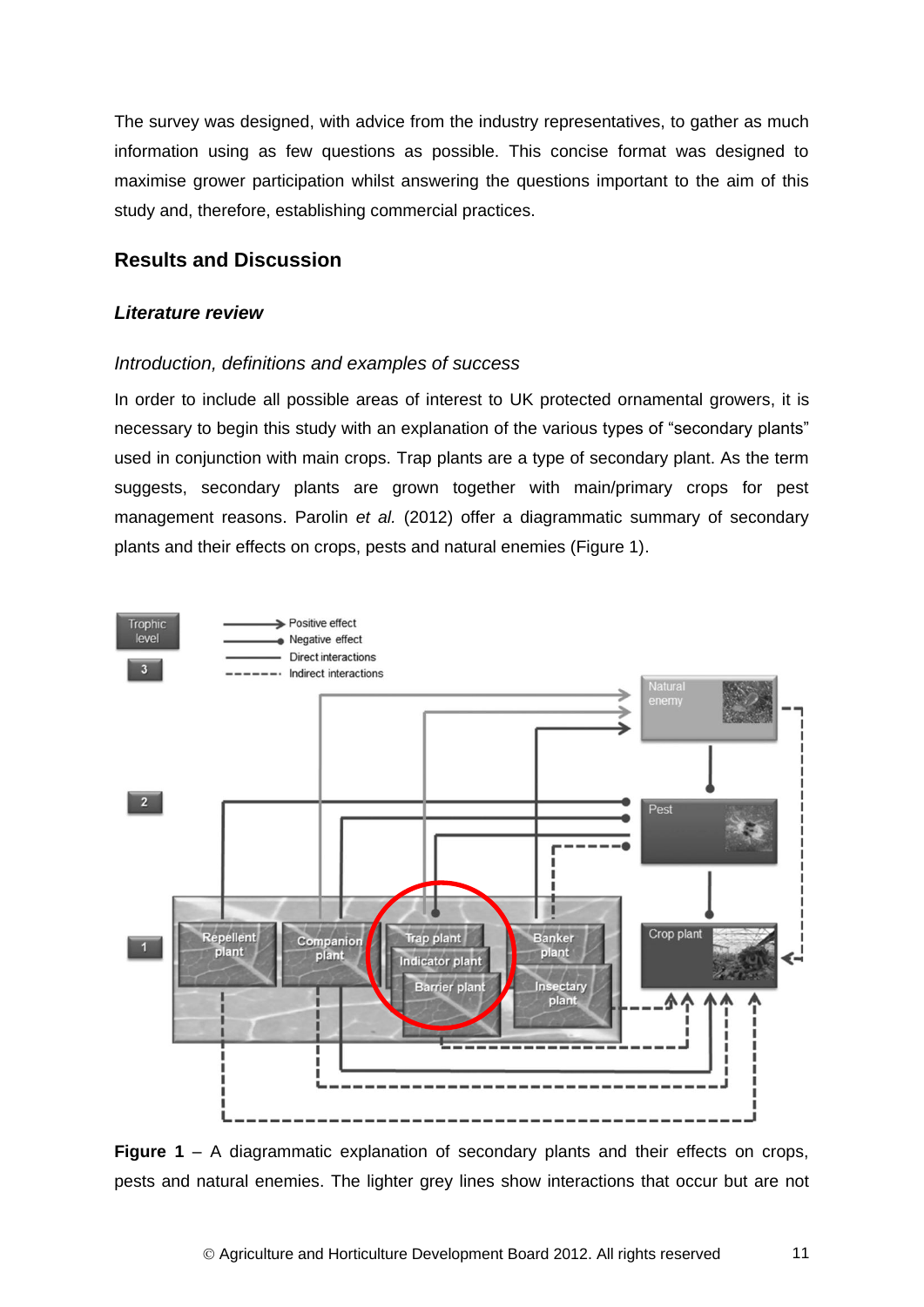considered the main function of the secondary plant (from Parolin *et al*. 2012). The three categories of secondary plant considered in this study are circled in red.

<span id="page-15-0"></span>All of the categories of secondary plant were included in the literature search of this study. This ensured that the searches covered all definitions of non-crop plants used in IPM. The categories primarily of interest are trap plants, indicator plants and barrier plants (circled in red in Figure 1). These three terms can sometimes be interchangeable in the literature (Parolin et al. 2012), so it is reasonable to consider indicator and barrier plants as a type of trap plant because they all serve to protect the crop from pests by attraction and/or interception, thus "trapping" the pest away from the main crop. Figure 1 shows that all three trap categories (trap, indicator and barrier) indirectly interact with the crop by directly influencing the pest populations. There may also be an additional effect on the natural enemies, resulting from the effect on the pests. The three categories of trap plant can also be used for early detection of pest populations because the secondary plants are either more attractive to the pests or they are the first plants infested before the main crop. To further clarify the definitions of the three categories of trap plant specific definitions are provided below:

Barrier plants – Originally, barrier crops were only researched and considered for disease suppression (Deol & Rataul 1978). Parolin et al. (2012) expanded this definition to include pests, "a plant which is used within or bordering a primary crop for the purpose of disease suppression and/or interception of pests and/or pathogens. It has been shown that barrier plants can reduce the potential of aphids to spread viruses (Toba et al., 1977; Difonzo et al. 1996). It has been suggested that barrier plants act as a mechanical barrier to the dispersal of insect pests, such as aphids in muskmelon using wheat or Swiss chard as a barrier crop (Toba et al., 1977; Hooks and Fereres 2006). Hooks and Fereres (2006) conducted a review of barrier plants and found successful examples using sunflower, millet, sorghum and sesame to protect outdoor peppers and wheat. Barrier crops are considered to be under-researched and examples of barrier plants from the literature are primarily concerned with disease suppression in outdoor crops (Parolin et al 2012). In fact, no examples of research into barrier crops in protected culture were found during this desk study.

Indicator plants – An indicator plant is simply a species or variety that is more susceptible to an insect or disease than the main crop (Lamb 2006). Indicator plants attract pests more readily than the main crop, making detection of early pest invasion quicker and more cost effective. The preference of a pest for a particular indicator plant over the main crop makes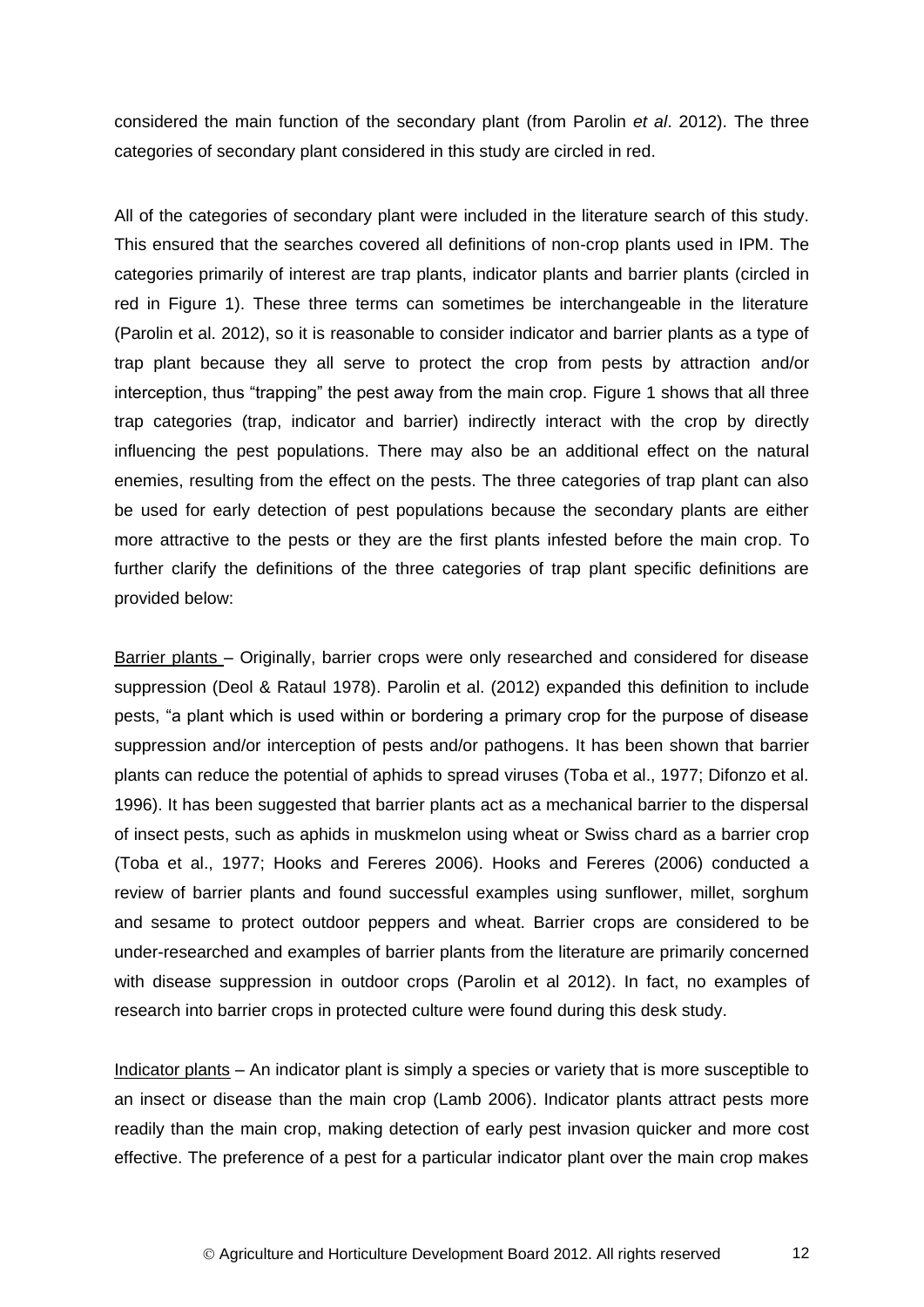this type of secondary plant ideal for early detection as well as trapping pests on their preferred host plant, after which a grower may wish to replace the indicator (mechanical removal of pests) or treat the indicator with appropriate biological or chemical agents. Indicator crops are becoming more widely used around the world (Lamb 2006). However, finding commercially driven examples of their use is very difficult; instead most examples are from the research literature.

There are three proven successes of the use of indicator plants in protected horticulture. Firstly, the use of tomato plants in protected poinsettia crops to attract whitefly (*Trialeurodes vaporariorum* and *Bemesia tabaci*) (Lamb 2006; Ferre 2011). Also, the use of aubergine plants in poinsettia, again to attract whitefly (Lamb 2006). The third example is the use of bean plants (*Phaseolus vulgaris*) as an early indicator of spider mite infestation in protected tomatoes (Berlinger et al. 1996). This example also found that the use of beans in tomatoes assisted the release of natural enemies because biological control agents could be released in the period of up to five weeks before the spider mites started to infest the main tomato crop, instead of the indicator beans.

Trap plants – Although in this desk study we consider barrier and indicator plants to be trap plants in their own right, trap plants have a formal definition. Trap plants are plants that are grown to attract, divert, intercept and/or retain targeted insects or the pathogens they vector in order to reduce damage to a main crop (Shelton & Badenes-Perez 2006). A trap plant is a plant of a certain growth stage, cultivar, variety or species that is more attractive to a pest than the main crop (Poveda et al., 2008). Insect pests are less likely to feed or lay eggs on the main crop because they find the trap crop to be more attractive (Vandermeer 1989; Murphy 2004).

An example of a successful trap crop is aubergine in poinsettia to preferentially attract whiteflies, where it has been shown that not only are the aubergine plants preferred by the pest but the pests are significantly less likely to leave the aubergine plants in favour of the main poinsettia crop (Lee et al. 2008; 2009). Therefore, trap plants also limit pest populations to a specific area within the crop, this allows growers to use conventional methods of control (chemical, cultural and biological) in a quick and targeted way, where just the trap plant is treated, at least initially (Hokkanen 1991; Shelton and Nault 2004; Poveda et al., 2008; Shelton & Badenes-Perez 2006). This allows chemical treatment to be localised (and therefore reduced overall), biological control agents to be released in very high densities around the trap plant, and the trap plant can even be removed altogether (Parolin et al. 2012). Managing the trap plants appropriately is very important to prevent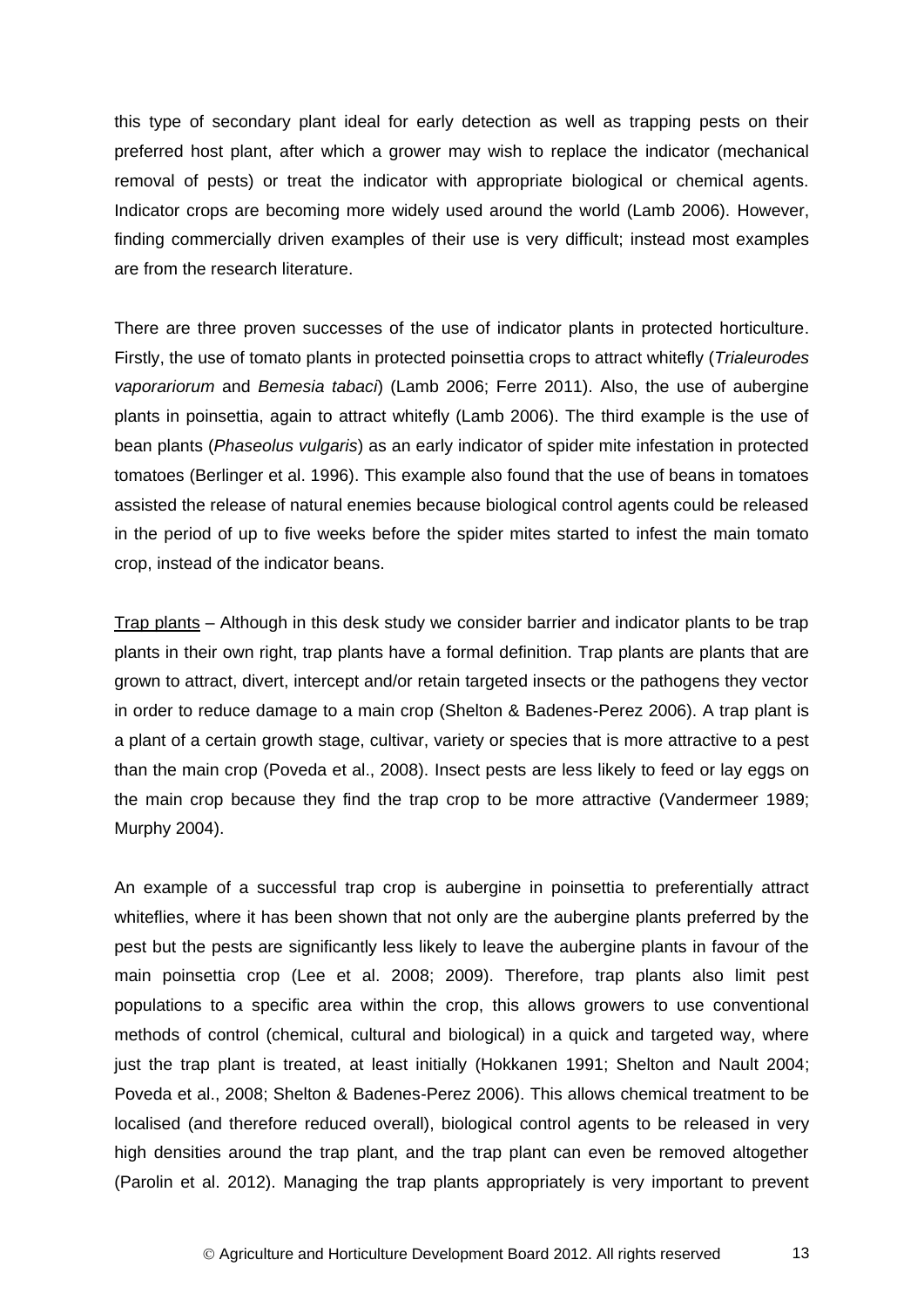"over-spill" of pests into the main crop. If over-spill occurs then the trap plant becomes an "insectary plant" instead (Figure 1). There is very little in the literature about the specific management requirements of trap plants. Presumably, this is because it very much depends on the pest pressures, varieties grown, environmental conditions and time/financial restraints of the individual site and grower. Therefore, to generalize in the literature would not be productive without further experimental work.

Potted *Chrysanthemum* cultivars have been successfully used as trap plants for western flower thrips (WFT) (*Frankliniella occidentalis*) in protected culture (Murphy 2004; Buitenhuis et al. 2006; Lamb 2006). Cultivars that flower earlier or are more susceptible than the main crop can be used. Gerbera and verbena plants can also be used, interspersed through the crop to attract thrips away from the potted *Chrysanthemum* crop (Lamb 2006).

The use of aubergine plants in poinsettia crops, and other flowering species and varieties in potted chrysanthemums are considered the main successes of trap plant approaches in protected ornamental horticulture.

#### *Methods of trap cropping*

From this literature search, methods of trap cropping can be grouped into eight categories that are not mutually exclusive. Categorising the methods of trap cropping using the literature is a particularly useful exercise because it allows growers to assess what might be possible for their particular crop and circumstances. Each is described below, with examples of success from the literature.

Conventional – This is the most general type of trap cropping, where a lower value plant is grown next to the main crop and is naturally more attractive to the pest than the crop itself (Shelton & Badenes-Perez 2006). This can be increased attractiveness for pest feeding or egg-laying (oviposition). Conventional trap plants, therefore, either prevent pests from infesting main crops or they concentrate the pests on the trap plant for economical removal or treatment (Hokkanen 1991; Javaid and Joshi 1995). Examples of usage of conventional trap plants are reasonably well-established and widespread in outdoor arable and horticultural crops. However, examples in protected crops, in particular ornamentals, are few and have already been outlined above (WFT in chrysanthemums, whitefly in poinsettia, spider mites in tomatoes) (Berlinger et al. 1996; Murphy 2004; Buitenhuis et al. 2006; Lamb 2006; Lee et al. 2008; 2009).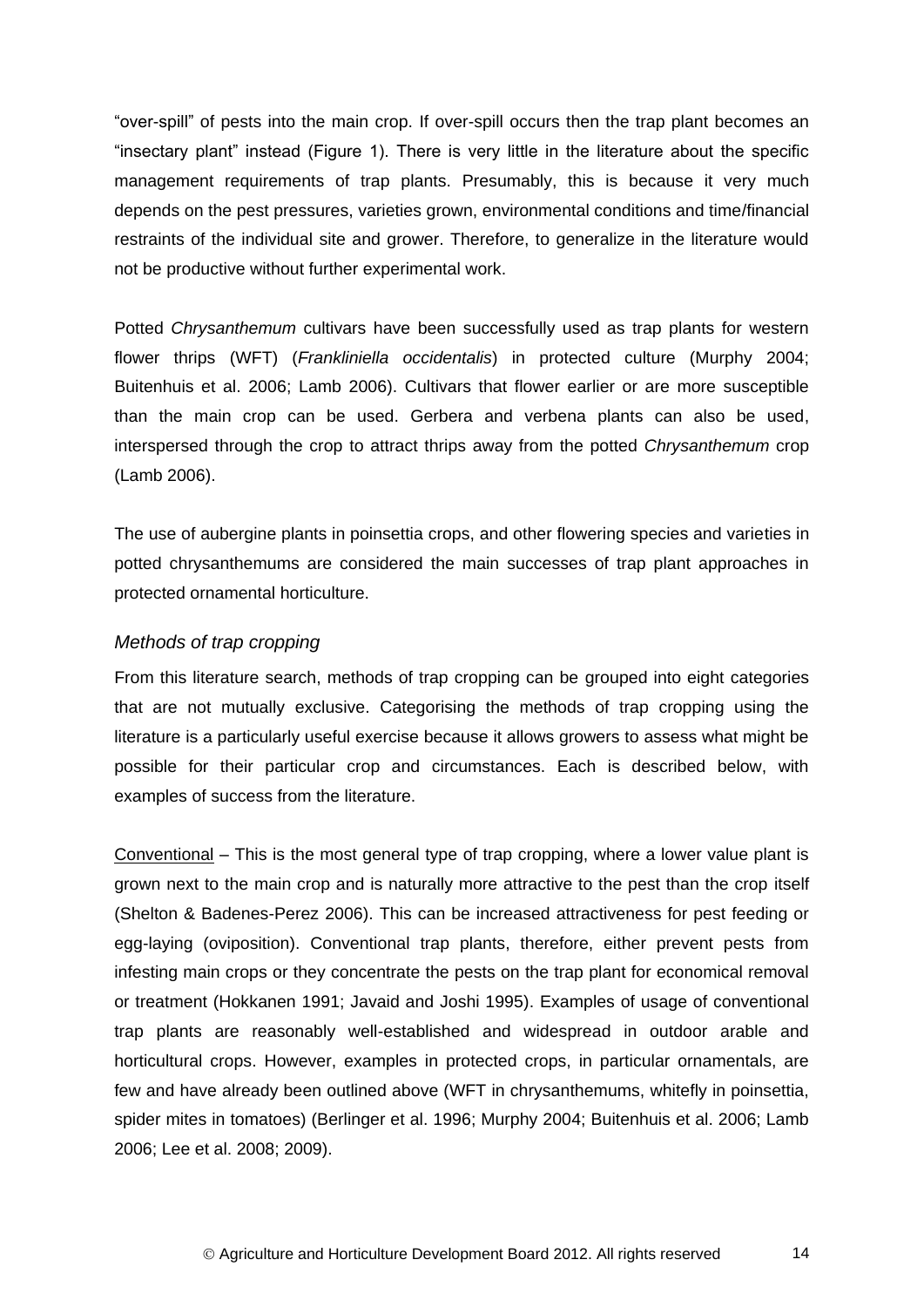The most enduring example of large-scale commercial use of conventional trap plants is the use of alfalfa to protect cotton from *Lygus* sp. bugs. This system was first investigated in the 1960s and is still used across the USA today (Stern 1969; Godfrey & Leigh 1994). It is likely that most trap plant research and implementation has been focused on outdoor large-scale crops because of their economic and environmental importance, which drives innovation for alternative pest management. However, protected crops have shown far more success with biological control agents than outdoor crops because of the enclosed growing area and controllable environmental conditions. This indicates that glasshouse growers may perhaps already be in a strong position to consider pest control alternatives, having already done so a number of years. However, there is a lot of scope for research into conventional trap plants in protected culture (e.g. pest preference studies) because comparatively little research has been conducted compared to trap plants outdoors.

Dead-end (suicide) – Dead-end trap plants are plants that are more attractive to pests than their associated crop but their immature stages are not able to survive and develop on them (Shelton and Nault 2004). This means that such trap plants act as a pest "sink" within a crop (Badenes-Perez et al. 2004). Unfortunately, there are no examples of dead-end trap plants used in protected or ornamental crops. The most cited examples of successful dead-end trap plant use are from field horticultural crops. Yellow rocket can be used against the diamondback moth (*Plutella xylostella*) in field brassicas and sun hemp (*Crotalaria juncea*) used against the bean pod borer, *Maruca testulalis* (Jackai & Singh 1983; Badenes-Perez et al. 2004; 2005; Lu et al. 2004; Shelton & Nault 2004). Dead-end trap plants can be created by growers by using highly attractive plants and treating them with pesticides (Shelton & Badenes-Perez 2006). Very little research has been conducted on the interaction between trap plants, pesticide treatment and the main crop.

Genetically modified – There is a growing body of scientific literature dedicated to the use of genetically modified (GM) trap and barrier plants. However, there are currently no examples from the UK or in protected horticulture, therefore, GM trap plants will not be further discussed in this report. So far, trap plants have been successfully genetically modified to create dead-end host plants for field crop pests such as Colorado beetles in potatoes in the USA (Hoy 1999).

Perimeter – Perimeter trap plants are highly attractive to pests and planted around the edges and borders of the main crop (Boucher et al 2003). They are considered most appropriate in outdoor rather than protected crops, where it is considered more effective to use trap plants interspersed within a crop rather than around the perimeter, primarily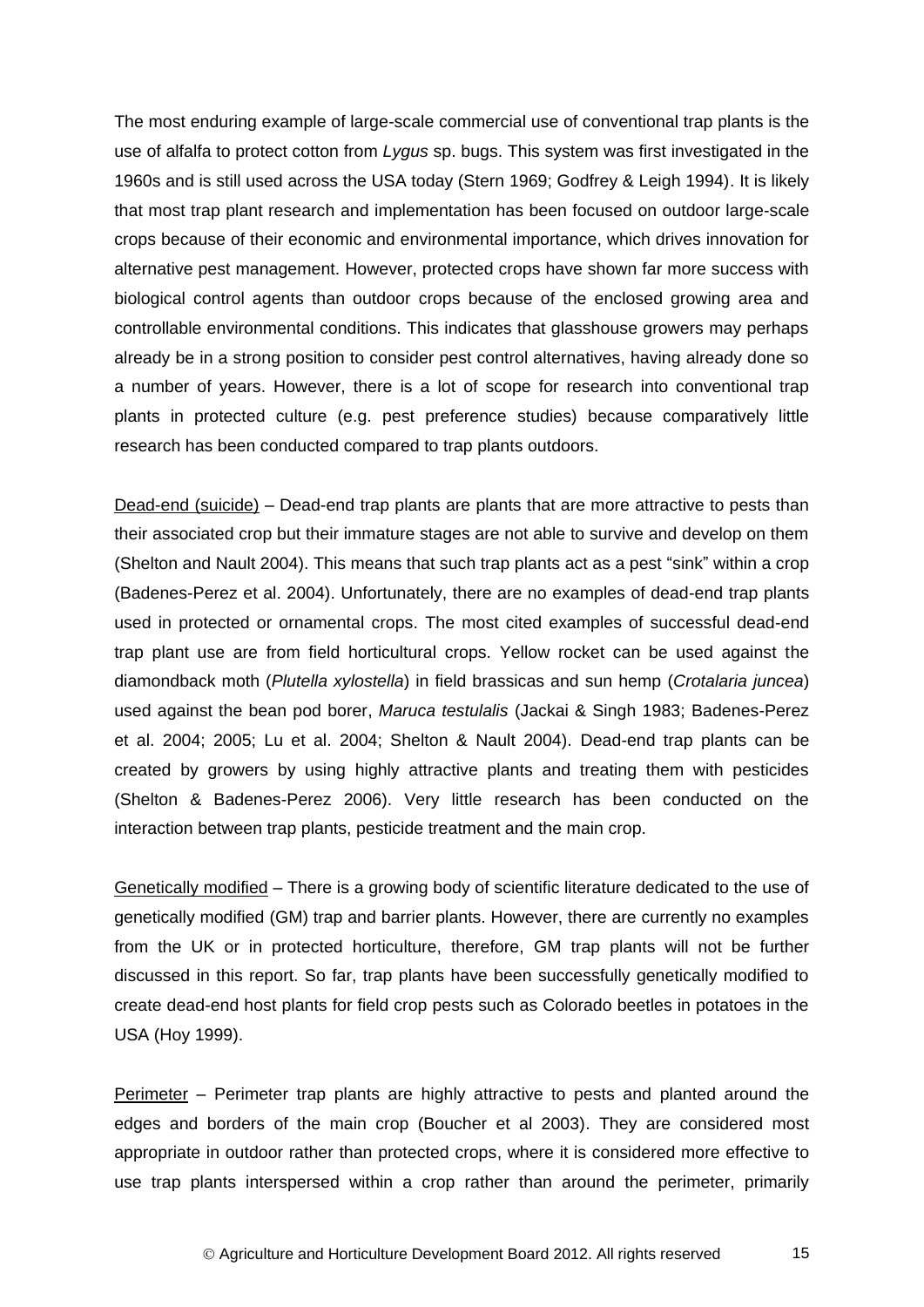because of the lack of larger landscape effects within glasshouses (Lamb 2006; Shelton & Badenes-Perez 2006). It has also been found that perimeter trap plants may not be the most effective spatial design for pest reduction in outdoor crop (Pair et al 1997).

Sequential – Sequential trap cropping is the planting of crops earlier or later than the main crop to enhance pest attraction. Existing studies have used this approach using earlyseason potatoes to trap Colorado beetles away from the main crop (Hoy et al 2000), Outdoor strawberries have also benefited from sequential trap plants by planting wheat a week before the strawberries to trap dusky wireworms, *Agriotes obscurus*. Dusky wireworms have a distribution in the UK, so this approach may be useful to UK strawberry growers. Sequential trap cropping could be very useful to the UK protected ornamental industry, particularly to manage pests in flowering species, such as WFT in chrysanthemums. Using early-flowering cultivars of *Chrysanthemum* sp., verbena and gerbera species could be used to attract thrips to the trap plants before the main crop begins to flower (Lamb 2006). This would reduce the size of thrips populations later in the crop, making their numbers easier to manage by conventional means. There is very little research on this approach in protected ornamentals but there is a lot of potential to include sequential trap plants as part of grower IPM strategies. It would also be very interesting to look at the use of multiple trap plant varieties to provide a sequentially attractive growth stage to pests, away from the main crop. Again, this approach could be useful in potted chrysanthemums using a number of varieties to attract pests and reduce damage to the main crop.

Push-pull – This approach is based on a combination of an attractive trap plant (pull) with a repellent intercrop (push) (Figure 1; Khan et al. 2001; Pyke et al. 1987). All examples of this so far are in outdoor crops, particularly cereals in Africa (Poveda et al. 2008). The repellant aspect of this strategy is very much understudied in protected crops. If repellant plant species were found for glasshouse then this strategy could potentially work very well using repellent plants within the protected environment and attractive plants outside. This would deter pests from invading the glasshouse, thus reducing populations within the main crop.

Biological control-assisted – Figure 1 shows that there is a multitrophic interaction occurring between plants, pests and natural enemies, as one would expect given that pests are constantly under pressure from predators and parasitoids. The interaction between trap plants and pest natural enemies/biological control agents should, therefore, not be ignored because it may be a useful component of IPM. It has been shown that the inclusion of trap plants in outdoor crops can increase parasitism of the pests that the trap plants are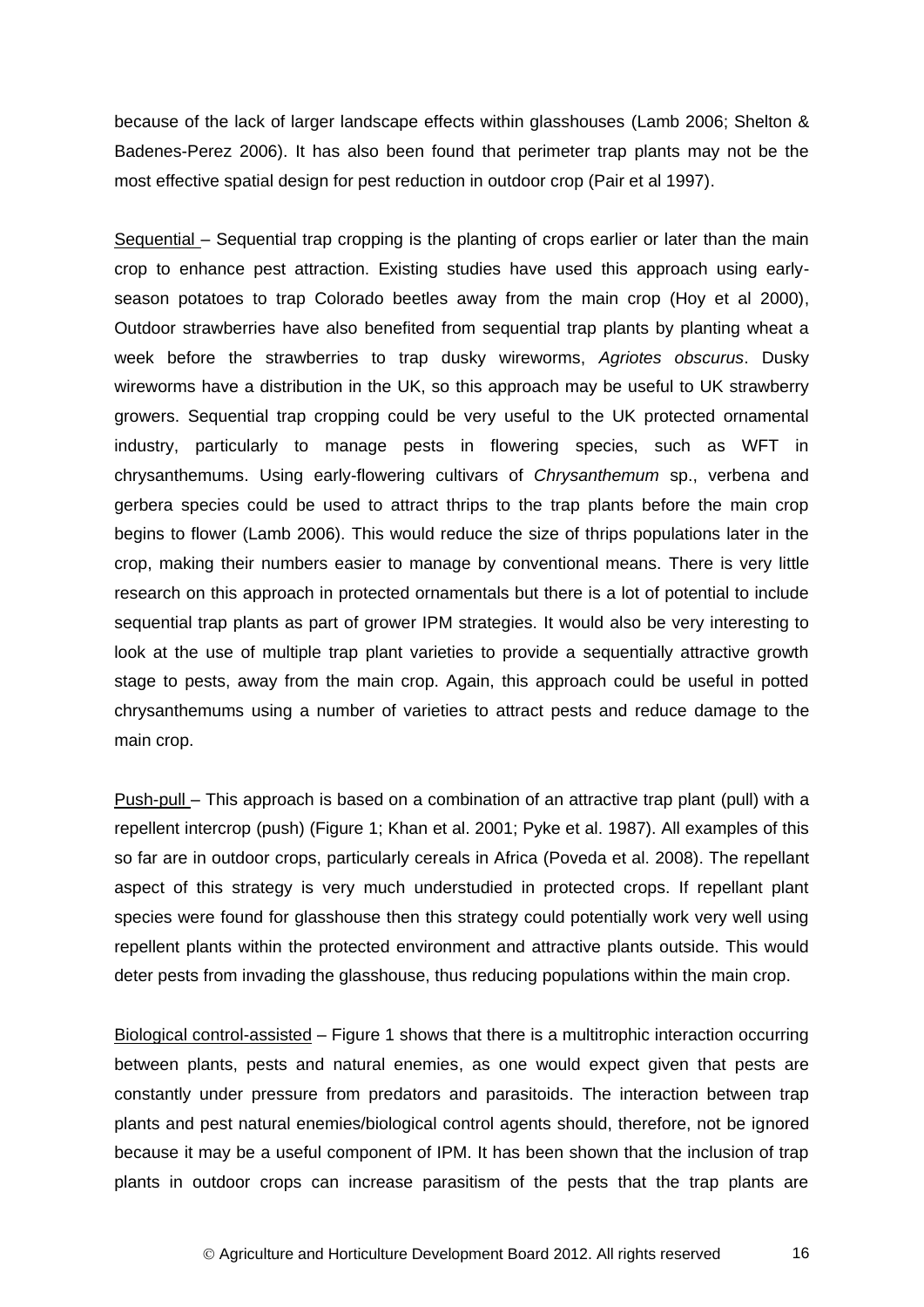designed to control (Khan et al 200), such as sorghum (trap), cotton (crop), cotton bollworm (pest), and *Trichogramma chilonis* (natural enemy) (Virk et al 2004). This represents a double approach to pest reduction. However, much like many of the approaches listed in this report, research focus has been almost exclusively on large-scale outdoor crops. However, the principle of biological control-assisted trap plants remains of interest to researchers worldwide, therefore, it may be applied in protected crops with further research. This is particularly important in protected crops because natural enemies are often bought by growers as biological controls, therefore, if they are released in conjunction with trap plants an additive effect on control could be possible

Trap-assisted – Besides the assistance of biological control to trap plant strategies, it is possible that traditional traps, such as blue and yellow sticky traps can be used in conjunction with trap plants to enhance control (Lamb 2006). The trap plant attracts the pests away from the main crop and the insects become trapped on the sticky trap. In theory, this would increase the control provided, compared to each of the control strategies applied individually.

Semiochemicals have been shown to increase trap plant control efficacy. This is because the principles that underlie trap plant effects on insect behaviour are similar to those of semiochemicals (Foster & Harris 1997; Shelton & Badenes-Perez 2006). The mechanism that underpins the use of trap plants may be due to semiochemicals naturally produced by the trap plant. Therefore, semiochemicals can be used to enhance existing trap-plants or to create trap plants using regular plants within the crop by applying semiochemical attractants (Shelton & Badenes-Perez 2006). A successful example of this is the use of pheromonebaited trees in forestry to control bark beetles and concentrate the pest in areas that can be easily treated (Borden 1995; Borden & Greenwood 2000). The combination of semiochemicals with trap crops is progressing with GM plants, where plants are engineered to produce insect pheromones (Nesnerova 2004). None of these semiochemical approaches have been used in protected crops yet. However, there is potential for their use in the future as more pheromones are identified.

Overall, the literature review of this desk study showed the large number of successful examples of the use of trap plants to reduce pest populations. However, there are very few studies in the scientific literature that trial trap plants in protected crops, particularly few in ornamental protected crops. Table 2 shows a list of all the studies found to include trap plants in protected crops. Over three hundred different examples of trap plant/pest/crop combinations were found in the literature, however, only 14 of these related to protected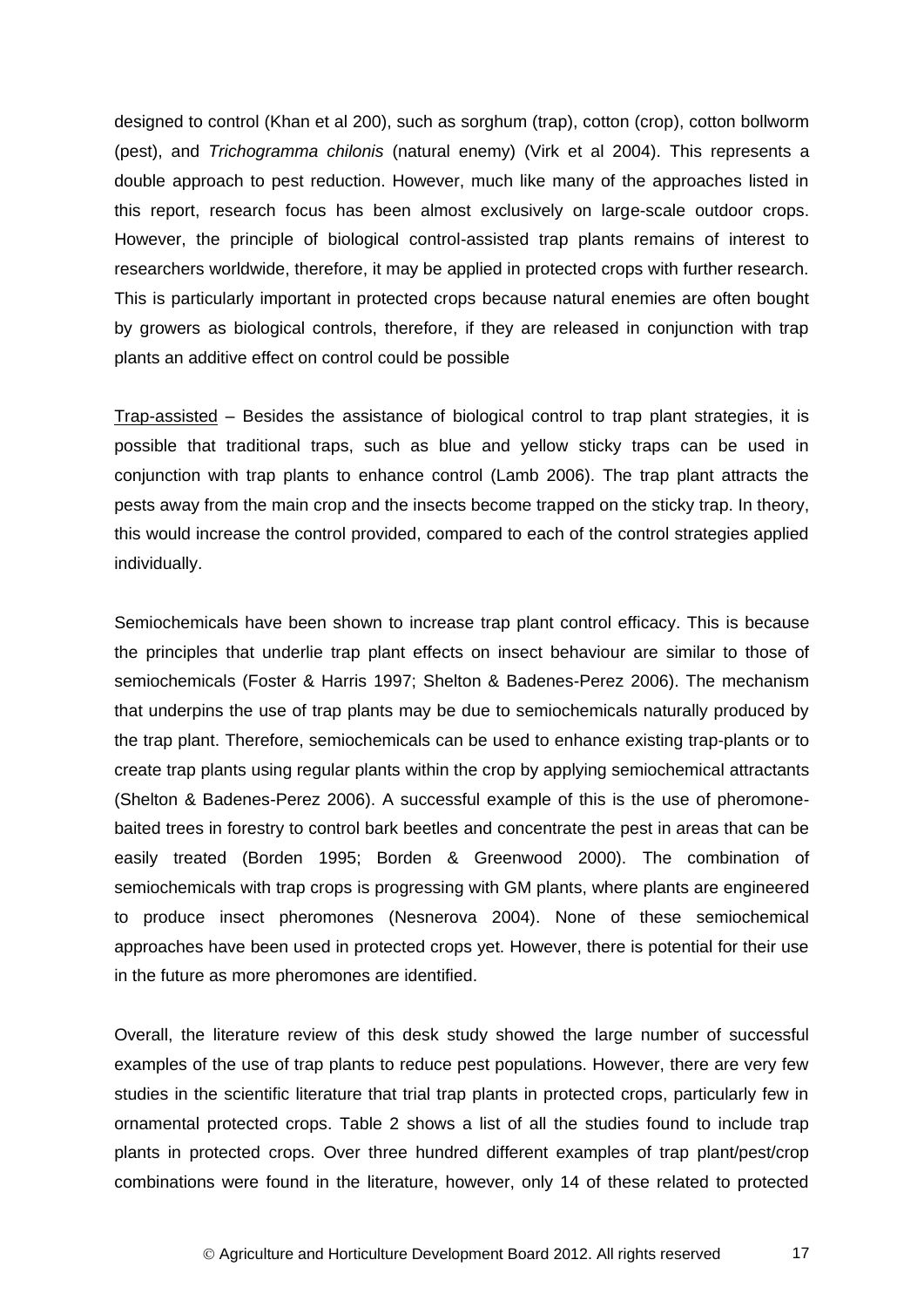crops (Table 2), six different crop in total, only two of which were ornamentals (chrysanthemum and poinsettia). This serves to highlight how much research remains to be done on trap plants in protected crops worldwide.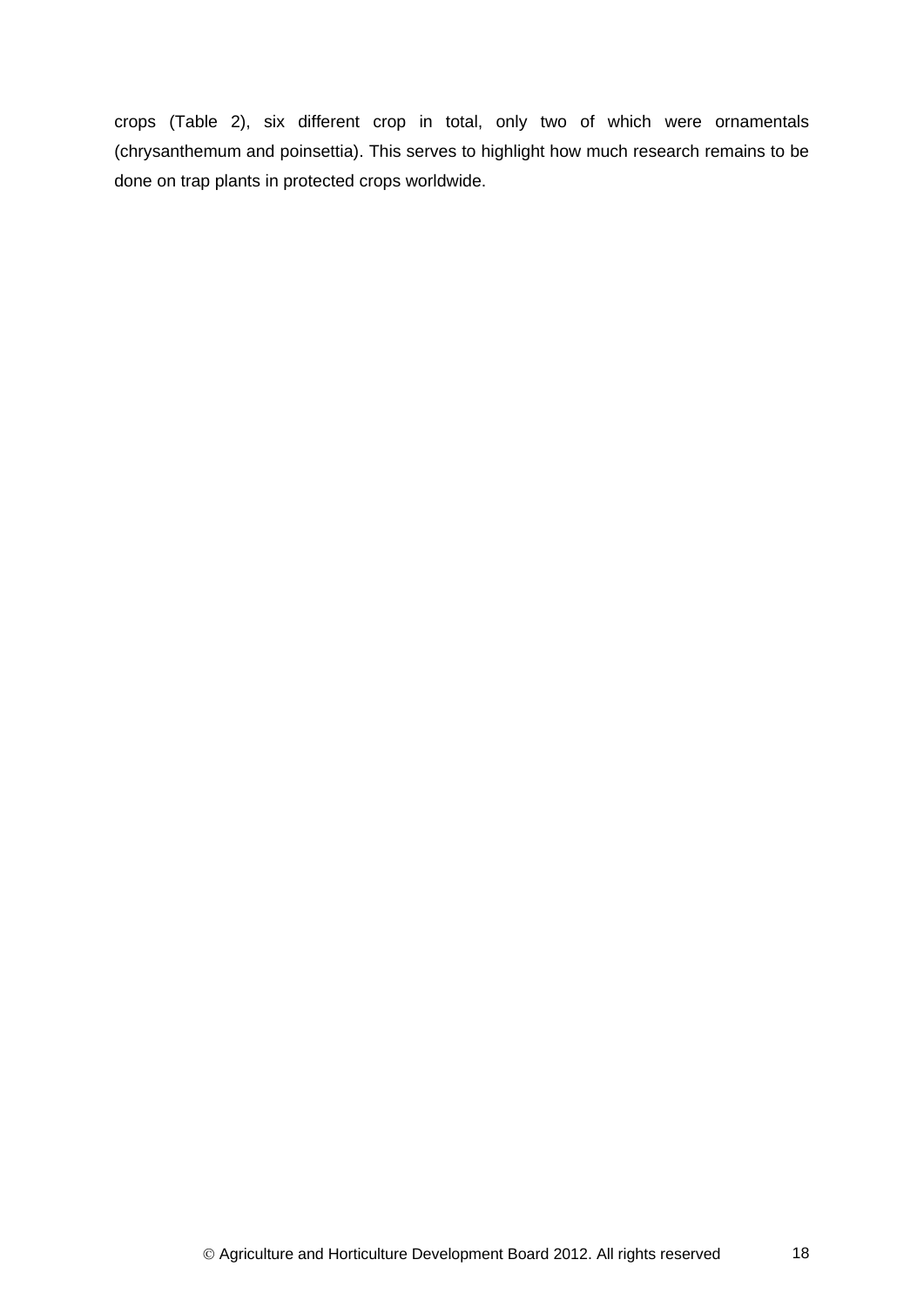**Table 2** - Articles found during the literature search relating to the use of trap plants in protected crops and pests relevant to UK horticulture.

| Crop          | <b>Pest species</b>   | <b>Country</b> | <b>Trap crop</b>  | <b>Reference</b>        | <b>Method</b> |
|---------------|-----------------------|----------------|-------------------|-------------------------|---------------|
| Bell pepper   | Zonosemata electa     | <b>USA</b>     | Cherry pepper     | Grubinger et al 2004    | Perimeter     |
|               | Pepper maggot         |                |                   |                         |               |
| Chrysanthemum | Frankliniella         | <b>USA</b>     | Petunia (cv'      | Lamb 2006               | Sequential &  |
|               | occidentalis          |                | Summer Madness,   |                         | conventional  |
|               | Western flower thrips |                | Super Blue Magic, |                         |               |
|               |                       |                | Calypso, Red      |                         |               |
|               |                       |                | Cloud)            |                         |               |
| Chrysanthemum | Frankliniella         | <b>USA</b>     | Gerbera (cv'      | Lamb 2006; Syngenta     | Sequential &  |
|               | occidentalis          |                | Jaguar            | Seeds Ltd               | conventional  |
|               | Western flower thrips |                |                   |                         |               |
| Chrysanthemum | Frankliniella         | <b>USA</b>     | Verbena (cv'      | Lamb 2006; Warnock &    | Sequential &  |
|               | occidentalis          |                | Tapien lavender   | Loughner 2004           | conventional  |
|               | Western flower thrips |                |                   |                         |               |
| Chrysanthemum | Frankliniella         | <b>USA</b>     | Early flowering   | Lamb 2006; Buitenhuis & | Sequential    |
|               | occidentalis          |                | varieties of      | Shipp 2006              |               |
|               | Western flower thrips |                | chrysanthemum     |                         |               |
| Lettuce       | Lygus rugulipennis    | Sweden         | Alfalfa, clover,  | Ramert et al. 2001      | Conventional  |
|               | Tarnished plant bug   |                | melilot, mugwort  |                         |               |
|               |                       |                | and vetch         |                         |               |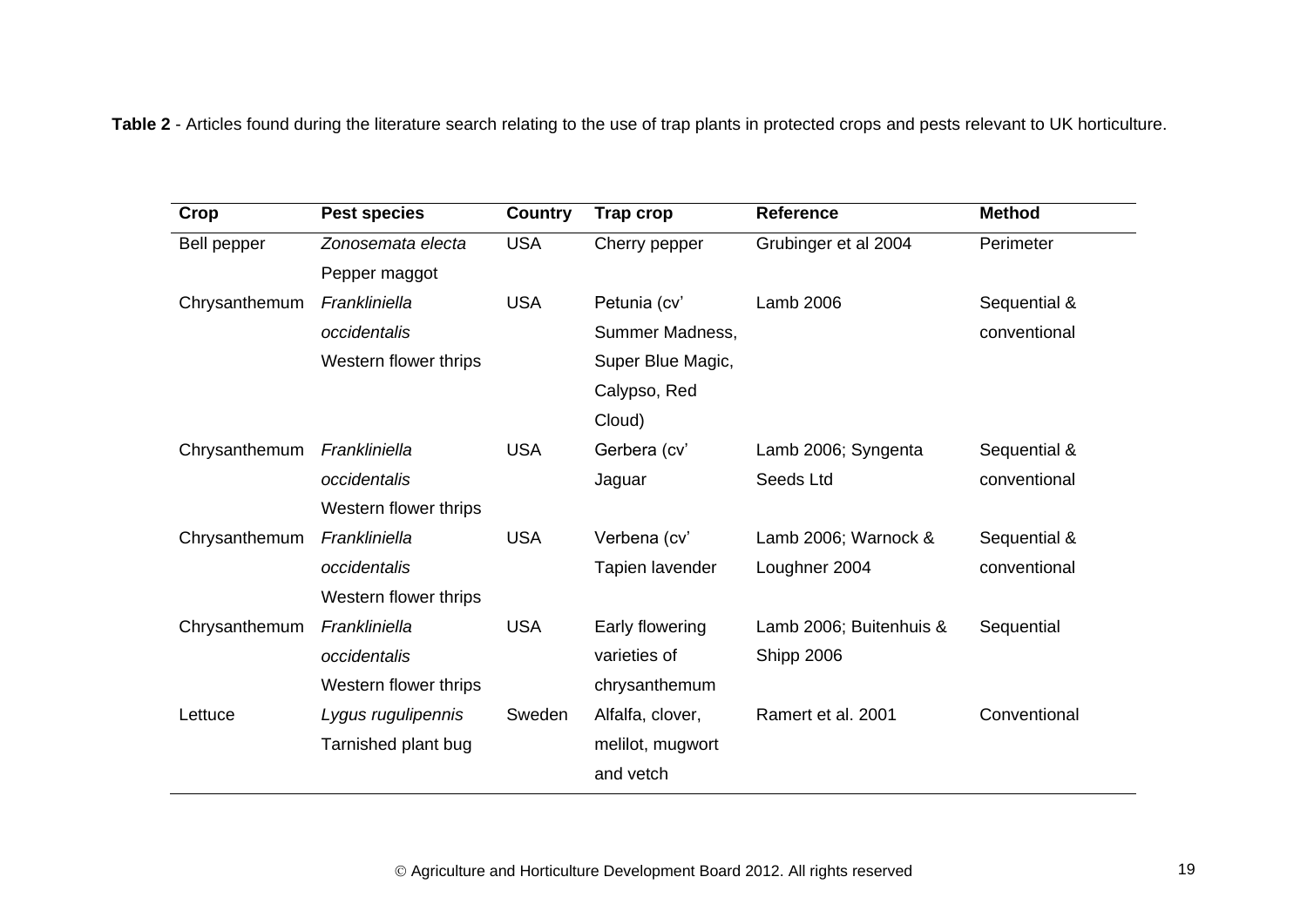| Crop       | <b>Pest species</b>   | <b>Country</b> | <b>Trap crop</b>   | <b>Reference</b>          | <b>Method</b> |
|------------|-----------------------|----------------|--------------------|---------------------------|---------------|
| Lettuce    | Frankliniella         | <b>USA</b>     | <b>Wildflowers</b> | Yudin et al 1988          | Conventional  |
|            | occidentalis          |                |                    |                           |               |
|            | Western flower thrips |                |                    |                           |               |
| Poinsettia | Whitefly              | <b>USA</b>     | Aubergine          | Lamb 2006                 | Conventional  |
|            | <b>Trialeurodes</b>   |                |                    |                           |               |
|            | vaporarium and        |                |                    |                           |               |
|            | Bemesia tabaci        |                |                    |                           |               |
| Strawberry | Agriotes obscurus     | Canada         | Wheat and other    | Vernon et al 2000; Vernon | Sequential    |
|            | Dusky wireworm        |                | cereals            | et al 2002                |               |
| Strawberry | Lygus hesperus        | <b>USA</b>     | Daisy and Yarrow   | Zalom et al 1990          | Conventional  |
| Strawberry | European tarnished    | UK             | Mayweed and        | Easterbrook & Tooley      | Conventional  |
|            | plant bug             |                | alfalfa            | 1999                      |               |
| Tomato     | Leptinotarsa          | Canada         | Potato             | Hunt & Whitfield 1996     | Sequential    |
|            | decemlineata          |                |                    |                           |               |
|            | Colorado beetle       |                |                    |                           |               |
| Tomato     | Bemisia tabaci        | Lebanon        | Cucumber           | Al-Musa 1982              | Conventional  |
| Tomato     | <b>Whitefly</b>       | <b>USA</b>     | Squash             | Schuster 2003; 2004       | Conventional  |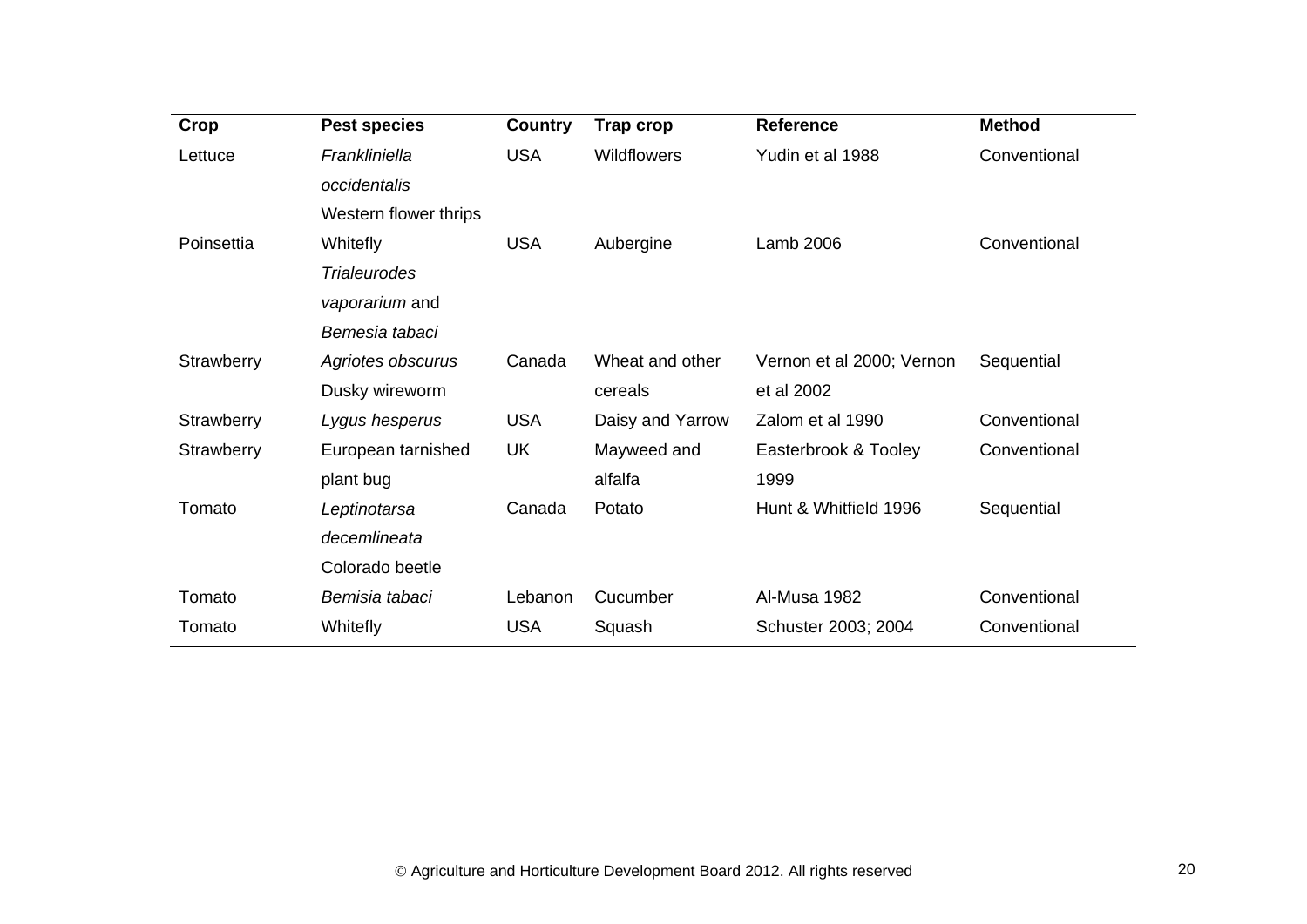# *Grower survey and consultation*

In order to try and collect some of the more anecdotal evidence on trap plants from growers, a survey was sent out to growers using the HDC broadcast system. Unfortunately, response to this was extremely poor and only three responses were received. This could be indicative of a number of things:

- 1) The growers felt that they had nothing to contribute to this study, meaning that they were not using or considering using trap plants. Given how little research has been done in protected compared to outdoor crops, it is perhaps the case that that there is insufficient knowledge about trap plants in the UK protected ornamental industry.
- 2) The distribution system of the survey was flawed and either not looked at by growers or they felt that they had too little spare time to fill out the survey. This may not necessarily be the case because when growers were targeted individually there was no extra interest in the participating.

Even though only three responses were received, some additional and interesting extra information was gathered to add to this desk study. The responses are listed below in full (please see Appendix 2 for the questions):

*Responder 1 -*

### **1)** Yes

**1a)** Trap plants have not always been used due to time constraints - felt sometimes too long to check the trap plants and also would like to have more knowledge as to what trap plants are effective and how to manage them.

**1b)** 

| Crop           | <b>Crop variety</b> | Trap plant | <b>Trap plant</b><br>variety       | <b>Pest</b> |
|----------------|---------------------|------------|------------------------------------|-------------|
| Bedding plants |                     | Fuchsia    | Gold Rush<br><b>Barbara Norton</b> | Greenfly    |

**2)** Greenfly were really attracted to the Gold Rush fuchsia but unsure as to how much it reduced the overall greenfly on other plants. Have also found that Verbena are very good in attracting whitefly but have not put this down as it was not used as a trap plant and there was concern about Bemisia Tabacii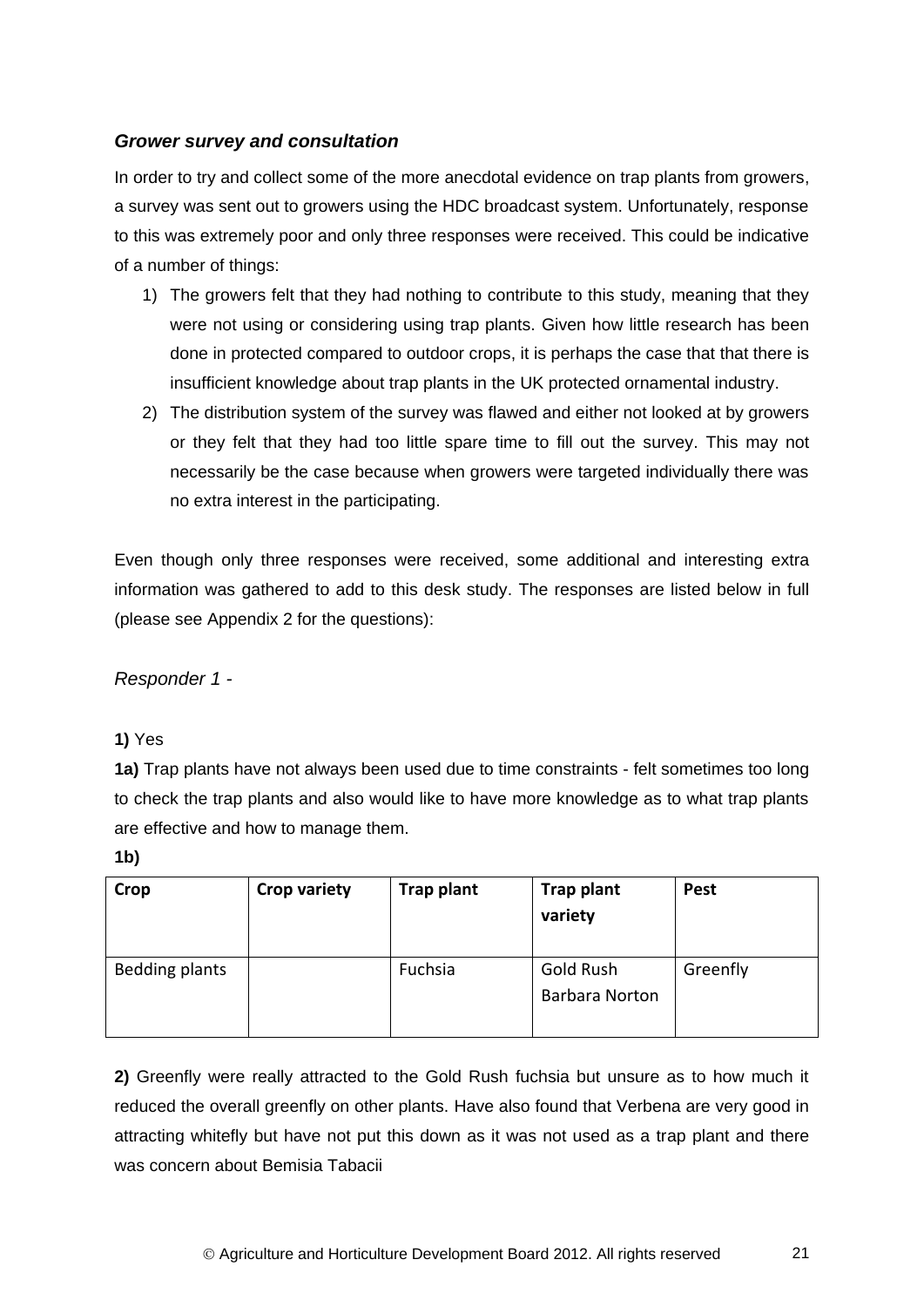**3)** No different management which meant it was really easy to maintain and could be easily added to system: not difficult to persuade staff!

# **4)** N/A

**5)** Not at this time of year but there would be potential for the Christmas crops. With such a quick turnaround of bedding plants and plants moving around the greenhouses it could be very difficult to manage.

**6)** Definite potential for poinsettias and whitefly

Cyclamen? Maybe looking at thrips and mites? Only reasoning behind this is that it is a long term crop and people may be more inclined to install trap plants.

*Responder 2 –*

**1)** Yes

**1a)** N/A

**1b)**

| Crop       | <b>Crop variety</b> | <b>Trap plant</b> | <b>Trap plant</b><br>variety | <b>Pest</b> |
|------------|---------------------|-------------------|------------------------------|-------------|
| Poinsettia | Various             | Nicotiana         | tabaccum                     | whitefly    |

Note we tried several species of Nicotiana and tabaccum seemed the best.

**2)** Partial success as the plants appeared to be more attractive to Whitefly and other species than the Poinsettia, We ended up using these combined with a sticky trap to boost monitoring. However these required quite a lot of input and we struggled to maintain them.

**3)** Yes, this was a problem. They became too big, needed more water and feed and took up crop space.

**4)** They need routine replacement, possibly two or three times during the life of a Poinsettia crop.

**5)** I'm not convinced they do a much better job than traps alone and have the potential to act as breeding hot spots if not very well managed.

**6)** Poinsettia- Whitefly, Possibly Cyclamen- Thrips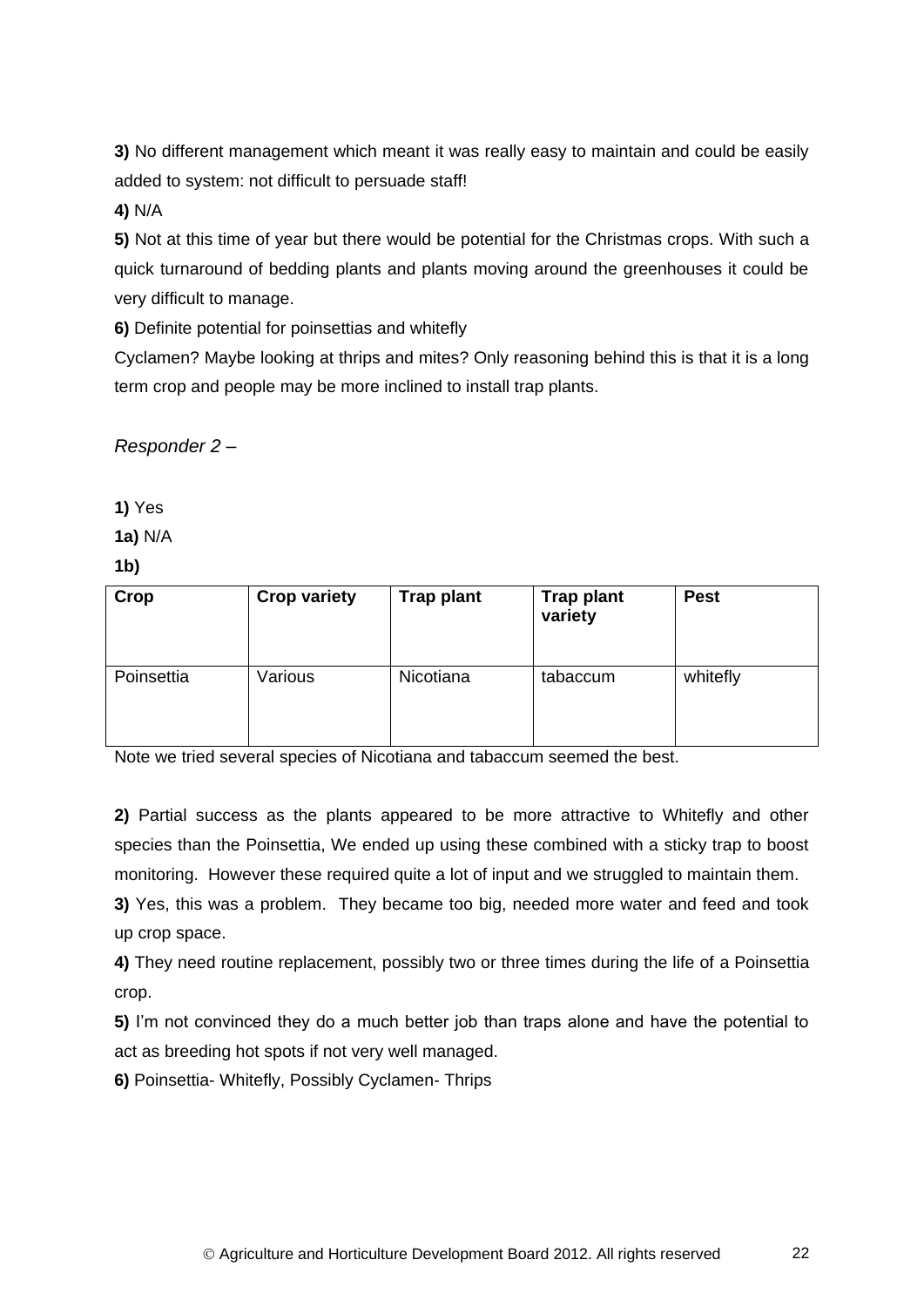#### *Responder 3 –*

Responder 3 did not submit the survey but sent an email instead after being consulted:

"Until 18 months ago, when I retired, we were growing NFT tomatoes.

Whitefly control had been a problem off and on for 20 years. It was notable that Wood Groundsel, *Senecio sylvaticus*, growing in gravel in an unconcreted part of the boiler house, was very attractive to whitefly.

Over the last couple of years I started to grow it as an indicator plant. The scale was also well parasitized by *Encarsia*."

#### *Grower survey discussion –*

Interestingly, although only three replies were received, each reply contained information novel and useful to this desk study. The combined information from the growers is summarised in Table 3. Nothing related to aphid control arose from the literature review, so a potential trap plant for aphids in bedding plants could be very interesting for future work. The issue of trap plant management was raised by one of the growers. Removal of the trap plants (*Nicotiana tabaccum*) a few times during the life of the main crop (poinsettia) is alluded to as a potential solution to the faster rate of growth of the trap plant compared to the crop. This would also prevent the *Nicotiana* becoming an "insectary plant" within the glasshouse. Cyclamen is mentioned by two of the growers as a potential future focus of trap plant research, particularly in relation to thrips control (and spider mites). Cyclamen is a relatively long-term protected ornamental, which would make it an attractive candidate for future work on trap plants. Although not related to protected ornamentals in this instance, responder 3 definitely captures the aim of the grower survey, in that the use of wood groundsel to attract whitefly away from tomatoes was initially an observation of the uncropped areas of the glasshouse. It would be interesting to test wood groundsel's attractiveness to whitefly compared to a number of other ornamental crops, such as pointsettia. Overall, although the survey response was very disappointing, the interesting observations of the growers will no doubt help to give future research more direction with regards to commercial demand and novel examples.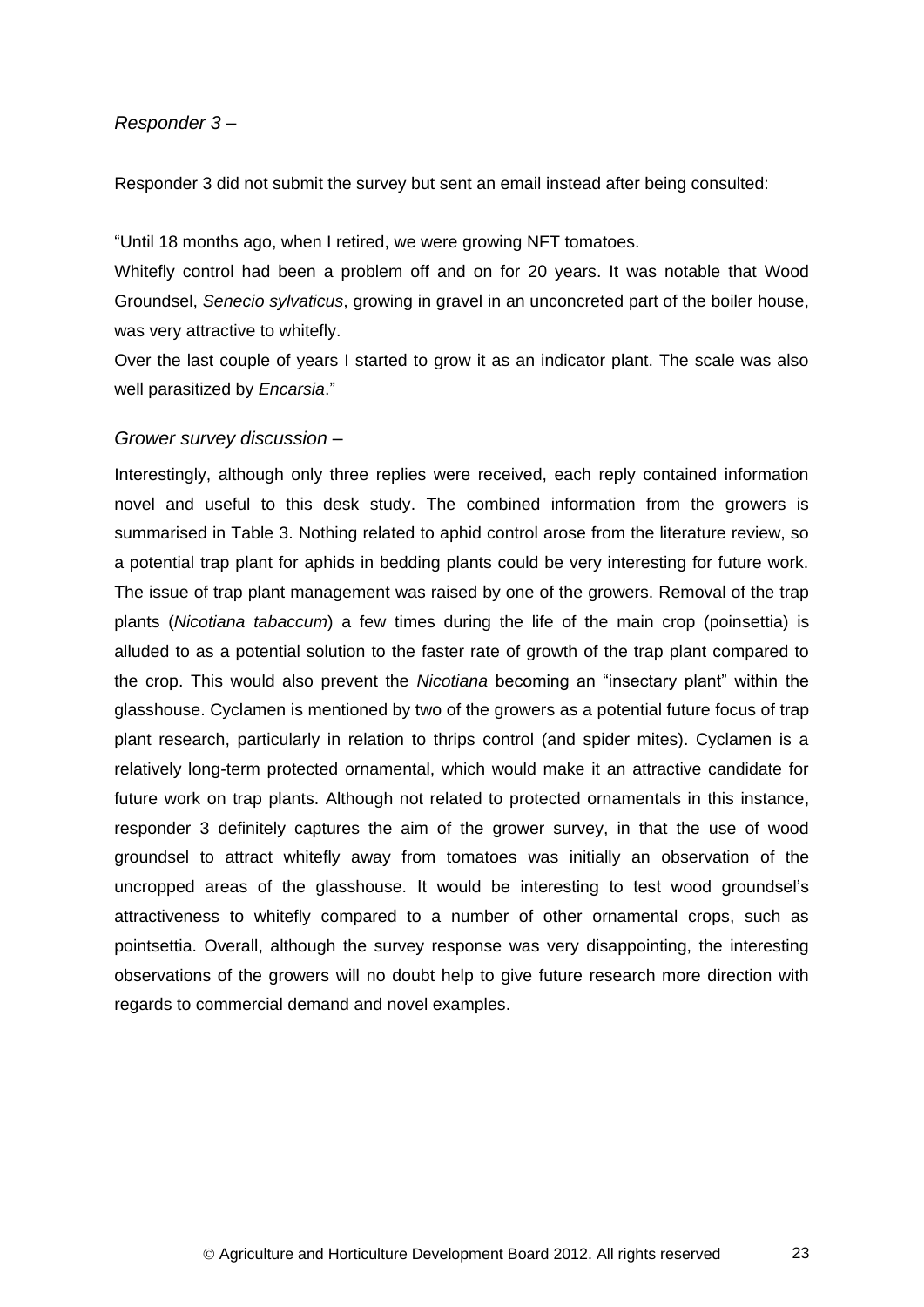| Crop           | <b>Pest species</b> | Trap crop          | <b>Success</b>         | <b>Difficulty</b>        | Other crop suggestions                    |
|----------------|---------------------|--------------------|------------------------|--------------------------|-------------------------------------------|
| <b>Bedding</b> | Aphids              | Fuchsia (cv'       | Management of          | Short-term crops, such   | Verbena as a trap crop for whitefly,      |
| plants         | (various)           | Golden Rush;       | trap crop very         | as bedding make trap     | however concerns about Bemesia sp.        |
|                |                     | Barbara Norton)    | similar to that of     | crop harder to manage    | Poinsettia would probably benefit from    |
|                |                     |                    | main crop              |                          | trap plants for whitefly.                 |
|                |                     |                    |                        |                          | Longer term cyclamen crop could           |
|                |                     |                    |                        |                          | potentially be a good target for trap     |
|                |                     |                    |                        |                          | cropping, especially for mites and thrips |
| Poinsettia     | Whitefly            | Nicotiana          | Used in                | A good deal of           | Trap crop for thrips in cyclamen crop     |
|                |                     | tabaccum           | combination            | management, requiring    |                                           |
|                |                     |                    | with traps (trap-      | more water and feed      |                                           |
|                |                     |                    | assisted)              | than the poinsettia.     |                                           |
|                |                     |                    |                        | Grower not convinced     |                                           |
|                |                     |                    |                        | that trap plant increase |                                           |
|                |                     |                    |                        | control more than        |                                           |
|                |                     |                    |                        | conventional trapping    |                                           |
|                |                     |                    |                        | alone                    |                                           |
| Tomato         | Whitefly            | Wood Groundsel,    | Good parasitism        | None reported            | None reported                             |
|                |                     | Senecio sylvaticus | by <i>Encarsia</i> sp. |                          |                                           |
|                |                     |                    | (biological            |                          |                                           |
|                |                     |                    | control-assisted)      |                          |                                           |

# **Table 3 –** Summary of grower information about the commercial use of trap plants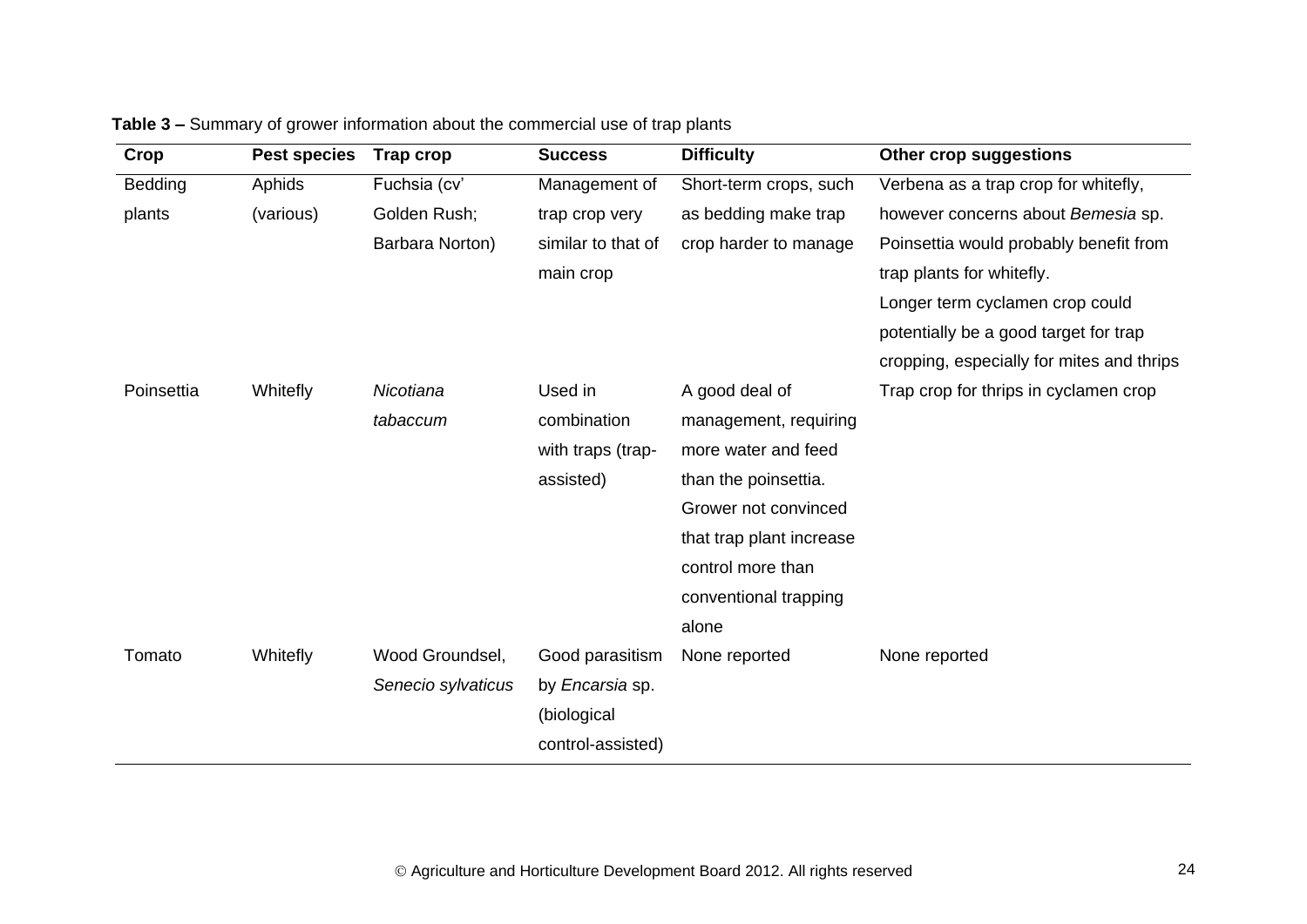# **Conclusions**

There are a number of important conclusions that can be drawn from this desk study on the use of trap plants. Firstly, each benefit outlined in the introduction of this report will be assessed in turn:

A. Current research on trap plants has been brought together in this report. Unfortunately, there were only a few studies from protected ornamental crops, specifically whitefly control in poinsettia and thrips control in chrysanthemums. Two of the major pests highlighted by the HDC PO Panel (thrips and whitefly) have therefore got a small body of research supporting the use of trap plant approaches for their control (Table 2). The other two pests of protected ornamentals (aphids and caterpillars) are not at all well-described in the literature. However, one of the growers reported that fuchsias may represent viable candidate trap plants for use against aphids in bedding plants, warranting further research, particularly in applied and commercially relevant trials. A number of trap plant studies have been conducted on caterpillars (Lepidoptera) in outdoor crops but there is nothing in the literature on control of lepidopteran pests in protected ornamental horticulture.

B. This study has summarised the scientific evidence base for the use of trap plants on ornamentals. It has highlighted that there is a vast amount of research still to be done if trap plants are to be successfully deployed in ornamental glasshouses. However, this desk study serves to avail growers with current information about some of the plants and varieties that are used in protected edibles (Table 2). This information can now be used as a foundation for any future trial work, after the consideration of growers.

C. The summary of current practices was a disappointing aspect of this work because of the very poor participation of growers in the collection of observational and anecdotal information about trap plants. However, the literature points to the fact that most the innovation in the field of trap plant pest control strategies is taking place in the USA. A number of the pests that have been studied in the USA also have a distribution in the UK (e.g. WFT, whitefly and *Lygus* sp.) (Table 2). This American collection of studies could be put to further use in this country by applying the theory to commercial trials in the UK.

D. The list of trap plant methods (see Discussion) in this report shows the large variation in management and use of trap plants. This indicates that trap plants can be a very flexible pest control strategy, forming part of a wider ICM regime which incorporates biological control, physical trapping, semiochemicals etc. Therefore, this study serves to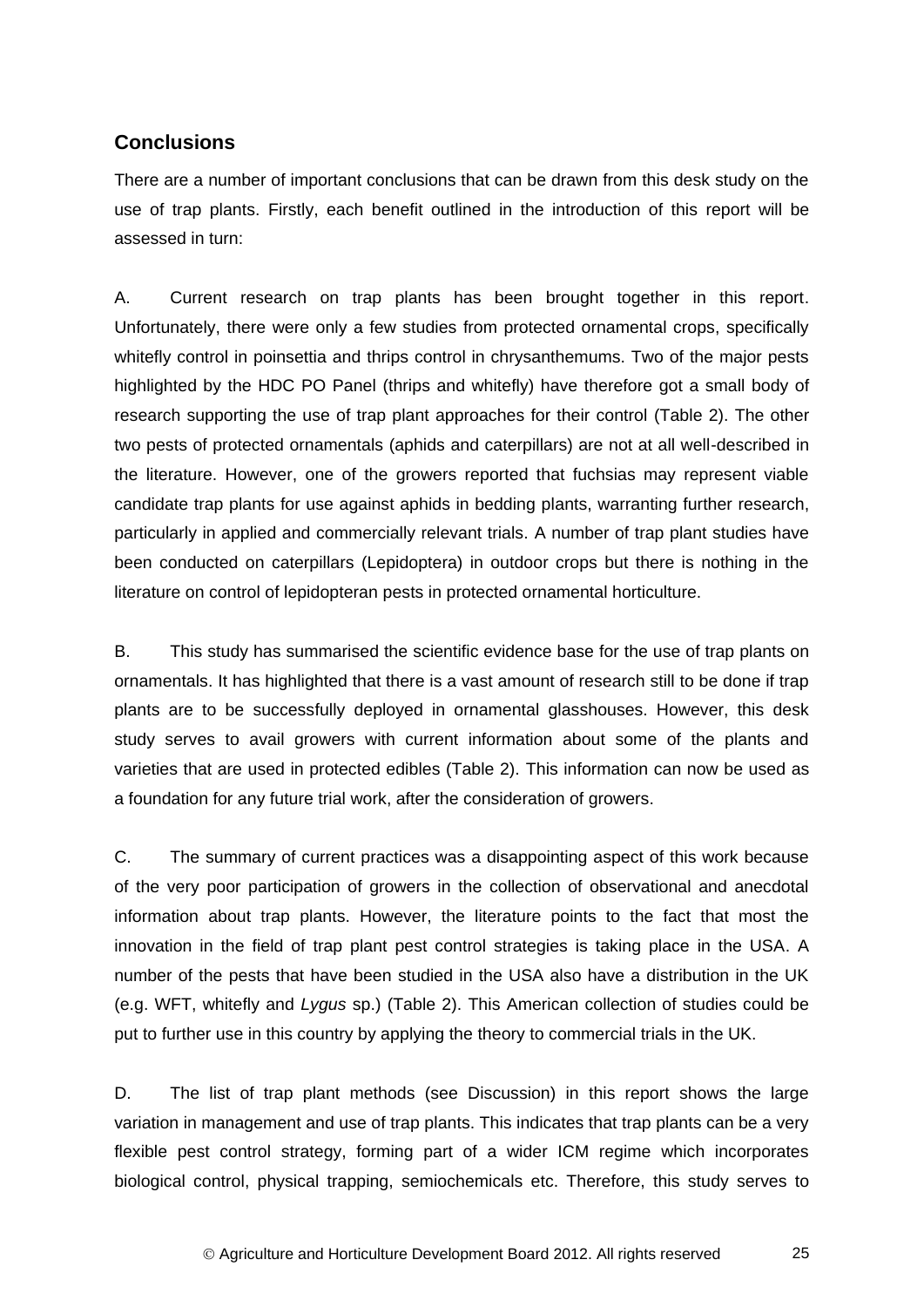show growers how many trap plant options there are to research further. It is particularly important to look ahead at work which investigates the best methods of deployment of trap plants. Two of the growers surveyed mentioned management of the trap plants and how this relates to their decision to use them or not. There is a good deal of work to be done looking at the placement of trap plants in the main crop, the number required, the growth stage of the trap plant, and which methods of chemical, cultural, physical and biological control can be employed by growers to accompany trap plant strategies.

With the exception of the grower survey (B), the benefits of this study can realized and the evidence base provided here gives growers a vast amount of ideas and scope for future work on trap plants in protected ornamentals.

Now, the objectives of this study can be looked at in turn:

1) As benefit B was not wholly realised. The objective to consult UK growers was not entirely achieved because of the very participation in the survey.

2) Information and literature was collected from many countries (Table 2). An international approach to trap plant research would be helpful to UK horticulture, and indeed worldwide, because many of the crop/pest combinations are the same in different countries as they are in the UK (Table 2).

3) A detailed search and targeted review of the scientific literature on trap plants within protected crops was performed. However, no naturally occurring "dead-end" trap plants were identified for use in protected crops). Therefore, time and money would perhaps be better spent looking at the relationship between other control methods (e.g. chemical treatments) and trap plants. Discussions with CRD concluded that insecticides applied to trap plants need to have approval for that trap plant rather than the main crop itself.

4) As outlined above in the benefits of this study (A), there are a few studies on trap plants to control thrips and whitefly, whereas, caterpillars and aphids still require further research in protected crops.

5) There are a number of directions that future work on trap plants could take. It is clear from this study that protected crops are underrepresented in the trap plant literature (only 14 studies out of over 300 considered concerned protected compared to outdoor crops and their pests). In particular, there is a good deal of scope for future investigation of how biological control-assisted trap plants might be used in protected ornamentals. Trap plants have been used and studied since the 1960s in outdoor crops but are a comparatively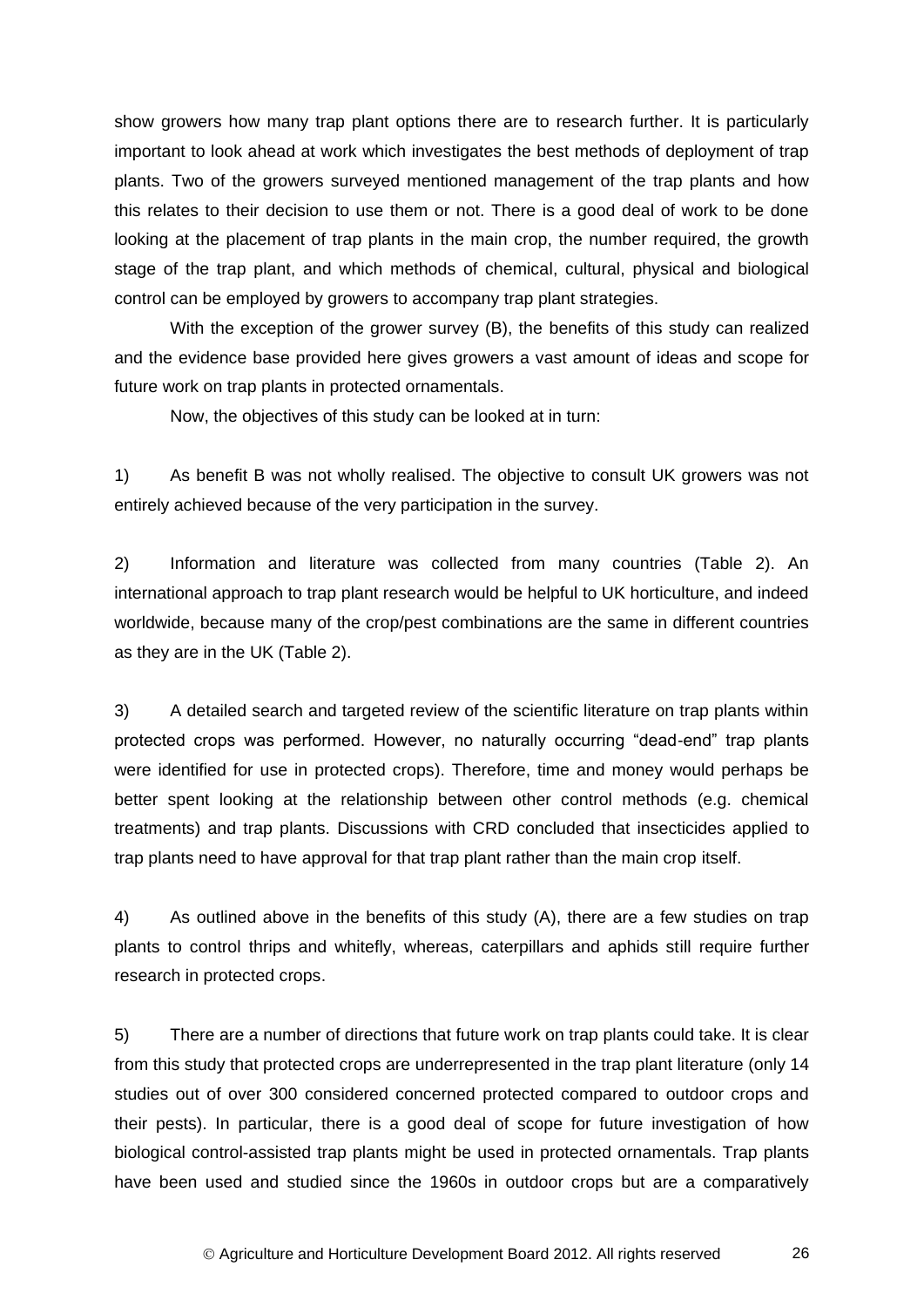recent development for protected crops. However, the use of biological control (the release and manipulation of natural enemies) in glasshouses is long-established in protected crops compared to outdoors. Trap plant approaches, and applied research related to them, may represent a natural 'next step' towards expanding IPM strategies in protected crops.

It is hoped that studies such as this one will contribute to the clarification of alternative pest control approaches and the identification of gaps in our knowledge. Gaps which are clear to see in this study. With the difficulties facing the industry in terms of funding and regulatory requirements the trend is towards funding short-term, applied research with better guarantees of results (Parolin et al 2012).

### <span id="page-30-0"></span>**Knowledge and Technology Transfer**

<span id="page-30-1"></span>Presentation to given by Pat Croft at the BPOA meeting on  $4<sup>th</sup>$  October at Stockbridge Technology Centre

# **Glossary**

Definitions are provided in the main text (e.g. methods of trap cropping)

### <span id="page-30-3"></span>**References**

<span id="page-30-2"></span>Al-Musa, A., 1982. Incidence, economic importance, and control of tomato yellow leaf curl in Jordan. Plant Dis. 66,561–63

Badenes-Perez, F.R., Shelton, A.M. & Nault, B.A. 2004. Evaluating trap crops for diamondback moth (L.), *Plutella xylostella* (Lepidoptera: Plutellidae). J. Econ. Entomol. 97, 1365–72.

Badenes-Perez, F.R., Shelton, A.M. & Nault, B.A. 2005. Using yellow rocket as a trap crop for the diamondback moth, *Plutella xylostella* (L.) (Lepidoptera: Plutellidae).J. Econ. Entomol. 98, 884–90

Berlinger M.J., Lok-Van Dijk B., Dahan R., Lebiush-Mordechai S. & Taylor R.A.J. 1996. Indicator plants for monitoring pest population growth. Ann Entomol Soc Am. 89, 611–622.

Borden, J.H. 1995. Development and use of semiochemicals against bark and timber beetles. In Forest Insects in Canada, ed. JA Armstrong, WGH Ives, pp. 431– 49. Ottawa, Can.: Nat. Res.

Borden, J.H. & Greenwood, M.E. 2000. Cobaiting for spruce beetles, Dendroctonus rufipennis (Kirby), and western balsam bark beetles, *Dryocoetes confusus* Swaine (Coleoptera: Scolytidae). Can. J. For. Res.30:50–58

Boucher, T.J., Ashley, R., Durgy, R., Sciabarrasi, M. & Calderwood, W. 2003. Managing the pepper maggot (Diptera: Tephritidae) using perimeter trap cropping. J. Econ. Entomol. 96, 420–32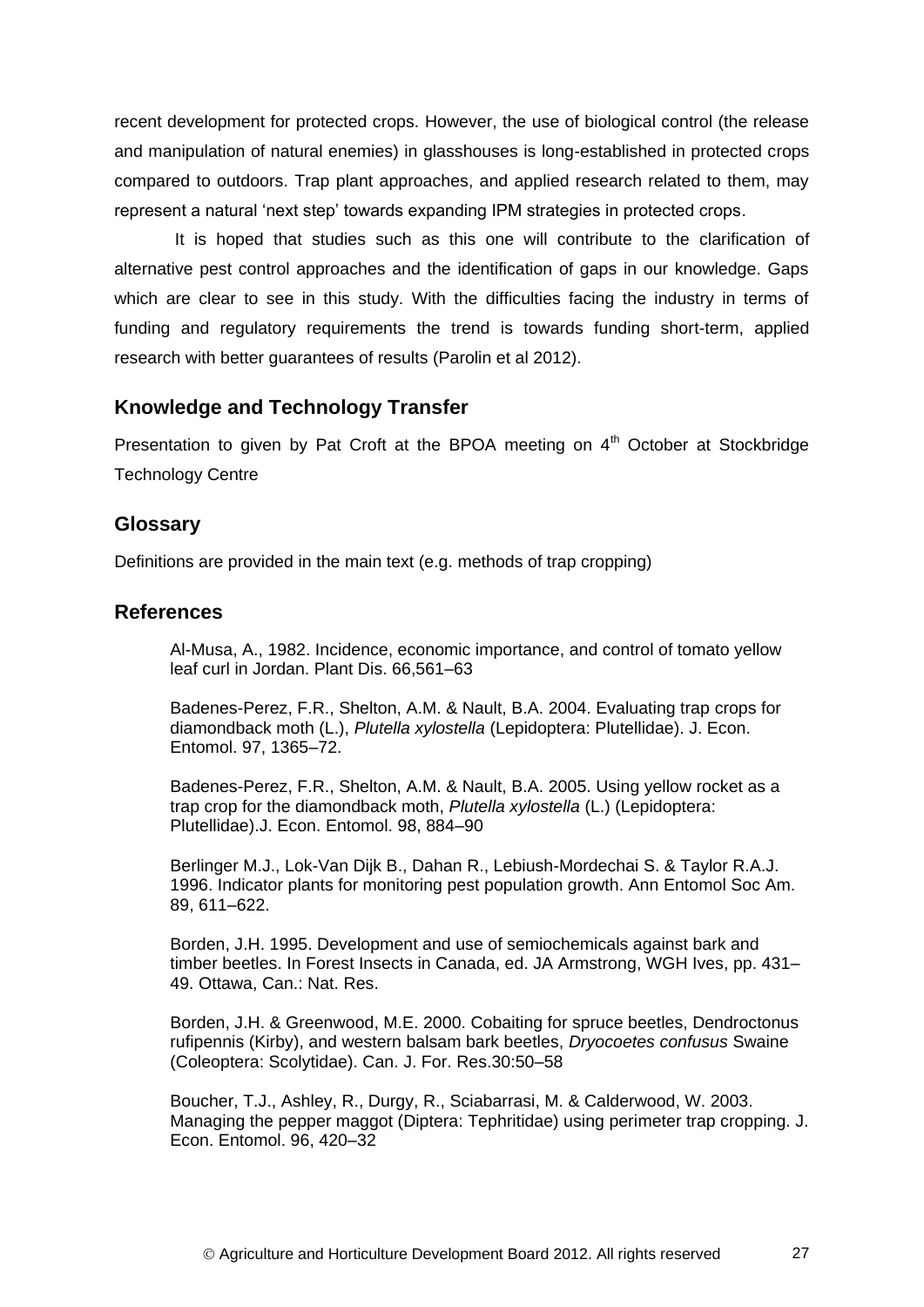Buitenhuis, R. & Shipp, J. L. 2006 Factors influencing the use of trap plants for the control *Frankliniella occidentalis* (Thysanoptera : Thripidae) on greenhouse potted chrysanthemum. Environmental Entomology 35, 5, 1411-1416.

Buitenhuis R., Shipp J.L., Jandricic S., Murphy G., Short, M. 2007 Effectiveness of insecticide-treated and non-treated trap plants for the management of *Frankliniella occidentalis* (Thysanoptera: Thripidae) in greenhouse ornamentals. Pest Management Science 63, 9, 910-917.

Deol, G.S. & Rataul, H.S. 1978. Role of various barrier crops in reducing the incidence of cucumber mosaic virus in chilli, Capsicum annum Linn. Ind J Entomol. 40, 261–264.

Difonzo, C.D., Ragsdale, D.W., Radcliffe, E.B., Gudmestad, N.C. & Secor, G.A. 1996. Crop borders reduce potato virus Y incidence in seed potato. Ann Appl Biol. 129, 289–302.

Easterbrook, M.A. & Tooley, J.A. 1999. Assessment of trap plants to regulate numbers of the European tarnished plant bug, *Lygus rugulipennis*, on late-season strawberries. Entomol. Exp. Appl. 92:119–25

Ferre, A., 2011. *Bemisia tabaci* management by use of trap-plants. Les Cochenilles: ravageur principal ou secondaire. 9ème Conférence Internationale sur les Ravageurs en Agriculture, SupAgro, Montpellier, France, 25-27 octobre 2011 pp. 366

Foster, S.P. & Harris, M.O. 1997. Behavioral manipulation methods for insect pestmanagement. Annu. Rev. Entomol.42, 123–46

Godfrey, L.D. & Leigh, T.F. 1994. Alfalfa harvest strategy effect on *Lygus* bug (Hemiptera: Miridae) and insect predator population density: implications for use as trap crop in cotton. Environ. Entomol. 23, 1106–18

Grubinger, V. 2004. Perimeter Trap Cropping: A Novel Approach to Insect Pest Control. University of Vermont http://www.uvm.edu/vtvegandberry/factsheets/PerimeterTC.html.

Hokkanen, H.M.T., 1991. Trap cropping in pest management. Annu Rev Entomol. 36,119–138.

Hooks, C.R.R. & Fereres A. 2006. Protecting crops from nonpersistently aphidtransmitted viruses: A review on the use of barrier plants as a management tool. VirusRes. 120,1–16.

Hoy, C.W.1999. Colorado potato beetle resistance management strategies for transgenic potatoes. Am. J. Potato Res. 76, 215–19

Hoy, C.W., Vaughn, T.T. & East D.A. 2000. Increasing the effectiveness of spring trap crops for *Leptinotarsa decemlineata*. Entomol. Exp. Appl. 96,193–204

Hunt, D.W.A & Whitfield, G. 1996. Potato trap crops for control of Colorado potato beetle (Coleoptera: Chrysomelidae) in tomatoes. Can. Entomol. 128, 407–12

Jackai, L.E.N. & Singh, S.R. 1983. Suitability of selected leguminous plants for development of *Maruca testulalis* larvae. Entomol. Exp. Appl. 34,174–78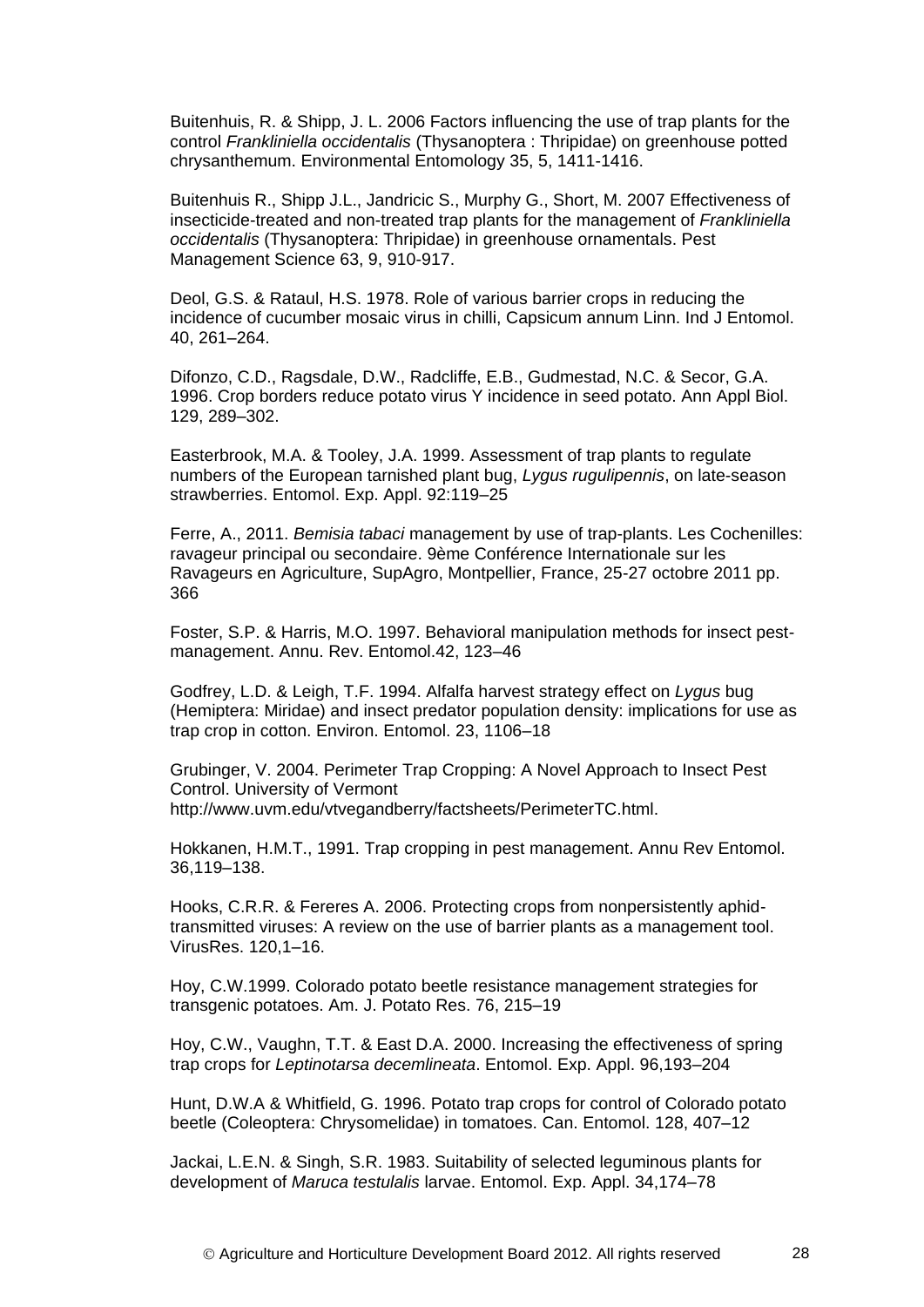Javaid, I. & Joshi, J. 1995. Trap cropping in insect pest management. J. Sustain. Agric. 5, 117–36

Khan, Z.R., Pickett, J.A., Wadhams, L. & Muyekho, F. 2001. Habitat management strategies for the control of cereal stemborers and striga in maize in Kenya. Insect Sci. Appl. 21, 375–80

Lamb, E.M., 2006. Indicator plants, trap crops, and banker plants: tools for greenhouse IPM ornamental crops. IPM E-Newsletter; [cited 2012 Mar 29] http://www.nysipm.cornell.edu/nursery\_ghouse/newsletters/indicator\_trap\_banker.pp t.

Lee, D.H., Nyrop, J. & Sanderson, J. 2008. The potential of eggplant as trap crop for the management of *Trialeurodes vaporariorum* (Homoptera: Aleyrodidae) on poinsettia. IOBC/wprs Bulletin 32, 83–86.

Lee D.H., Nyrop J.P., Sanderson, J.P. 2009 Attraction of *Trialeurodes vaporariorum* and *Bemisia argentifolii* to eggplant, and its potential as a trap crop for whitefly management on greenhouse poinsettia. Entomologia Experimentalis et applicata 132, 2, 105-116.

Lu, J., Liu, Y.B. & Shelton, A.M. 2004. Laboratory evaluations of a wild crucifer *Barbarea vulgaris* as a management tool for diamondback moth. Bull. Entomol. Res. 94, 509–16

Murphy, G. D., Ferguson, G., Fry, K., Lambert, L., Mann, M. & Matteoni, J. 2002. The use of biological control in Canadian greenhouse crops. IOBC/wprs Bull. 25, 193-196.

Murphy, G. 2004. Trap crops and banker plants – thinking outside the pest management tool box. Greenhouse Floriculture IPM Specialist/OMAFRA.

Nesnerova, P., Sebek, P., Macek, T. & Svatos, A. 2004. First semi-synthetic preparation of sex pheromones. Green Chem. 6, 305–6

Parolin, P., Bresch, C., Desneux, N., Brun, R., Bout, A., Boll, R. & Poncet, C. 2012. Secondary plants used in biological control: A review. International Journal Of Pest Management 58, 2, 91-100.

Pair, S.D., Shrefler, J. &Motes, J. 1997. Utilizing trap crops for insect suppression in watermelon. In Proceedings of the 17th Annual Horticultural Industry Conference, ed. BD McCraw, pp. 287–90. Stillwater: Oklahoma State Univ.

Poveda, K., Gomez, M.I. & Martinez, E. 2008. Diversification practices: their effect on pest regulation and production. Rev Colomb Entomol. 34(2), 131–144.

Pyke, B., Rice, M., Sabine, B. & Zalucki M. 1987. The push-pull strategy: behavioural control of *Heliothis*. Aust. Cotton Grow. May–July 1987, 7–9

Ramert, B., Hellqvist, S., Ekbom, B. & Banks, J.E. 2001. Assessment of trap crops for *Lygus* spp. in lettuce. Int. J. Pest Manag. 47, 273–76

Schuster, D.J. 2003. Preference of *Bemisia argentifolii* (Homoptera: Aleyrodidae) for selected vegetable hosts relative to tomato. J. Agric. Urban Entomol. 20, 59–67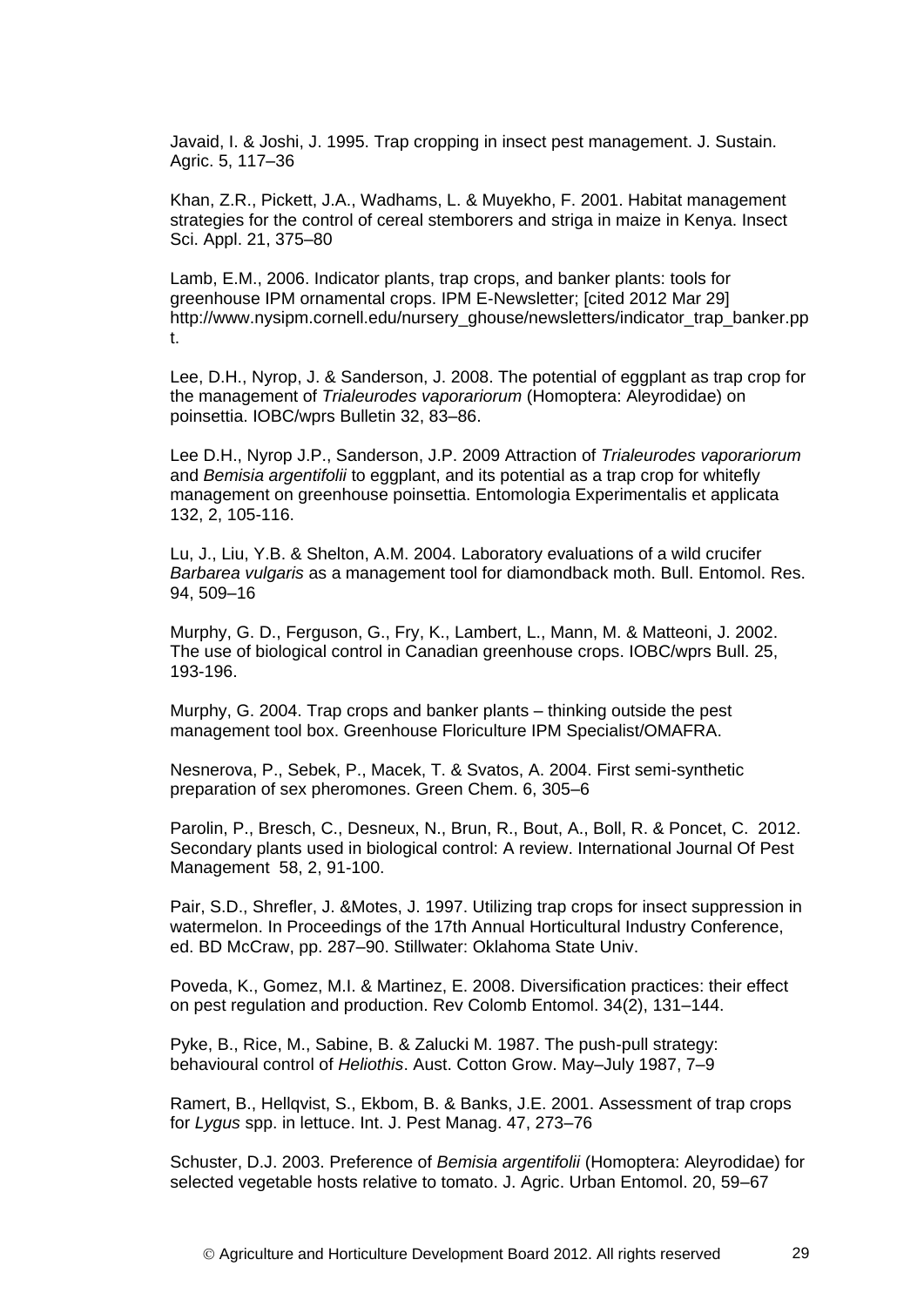Schuster, D.J. 2004. Squash as a trap crop to protect tomato from whitefly vectored tomato yellow leaf curl. Int. J. Pest Manag. 50, 281–84

Shelton, A.M. & Badenes-Perez F.R. 2006. Concepts and applications of trap cropping in pest management. Annual Review of Entomology 51, 285-308.

Shelton, A.M. & Nault, B.A. 2004. Dead-end trap cropping: a technique to improve management of the diamondback moth, *Plutella xylostella* (Lepidoptera: Plutellidae). Crop Prot. 23(6),497–503.

Stern, V.M. 1969. Interplanting alfalfa in cotton to control *Lygus* bugs and other pests. Presented at Tall Timbers Conf. Ecol. Anim. Control Habitat Manag.,Tallahassee, Fla.

Toba, H.H., Kishaba, A.N., Bohn, G.W. & Hield, H. 1977. Protecting muskmelon against aphid-borne viruses. Phytopathology. 67, 1418–1423.

Vandermeer, J. 1989. The ecology of intercropping. Cambridge, Cambridge University Press.

Vernon, R.S., Kabaluk, J.T. & Behringer, A.M. 2000. Movement of *Agriotes obscurus* (Coleoptera: Elateridae) in strawberry (Rosaceae) plantings with wheat (Gramineae) as a trap crop. Can. Entomol. 132, 231–41

Vernon, R.S., Kabaluk, J.T. & Behringer, A.M. 2002. Aggregation of *Agriotes obscurus* (Coleoptera: Elateridae) at cereal bait stations in the field. Can. Entomol. 135, 379–89

Virk, J.S., Brar, K.S. & Sohi, A.S. 2004. Role of trap crops in increasing parasitation efficiency of *Trichogramma chilonis* Ishii in cotton. J. Biol. Control 18, 61–64

Warnock, D.F. & Loughner, R.2004. Verbena cultivars differentially attract adult Western flower thrips. In Sustainability of Horticultural Systems in the 21st Century, ed. L Bertschinger, & JD Anderson 26th International Horticultural Congress. Toronto, Canada. Canadian Soc Hort Sci; Int Soc Hort Sci; Univ Guelph. Acta Horticulturae 638, 89-94

Yudin, L.S., Tabashnik, B.E., Cho, J.J. & Mitchell, W.C. 1988. Colonization of weeds and lettuce by thrips (Thysanoptera: Thripidae). Environ. Entomol. 17, 522–26

Zalom, F.G., Pickel, C. &Welch, N.C. 1990. Recent trends in strawberry arthropod management for coastal areas of the western United States. In Monitoring and Integrated Management of Arthropod Pests of Small Fruit Crops, ed. NJ Bostanian, LT Wilson, TJ Dennehy, pp. 239–59. Andover, UK: Intercept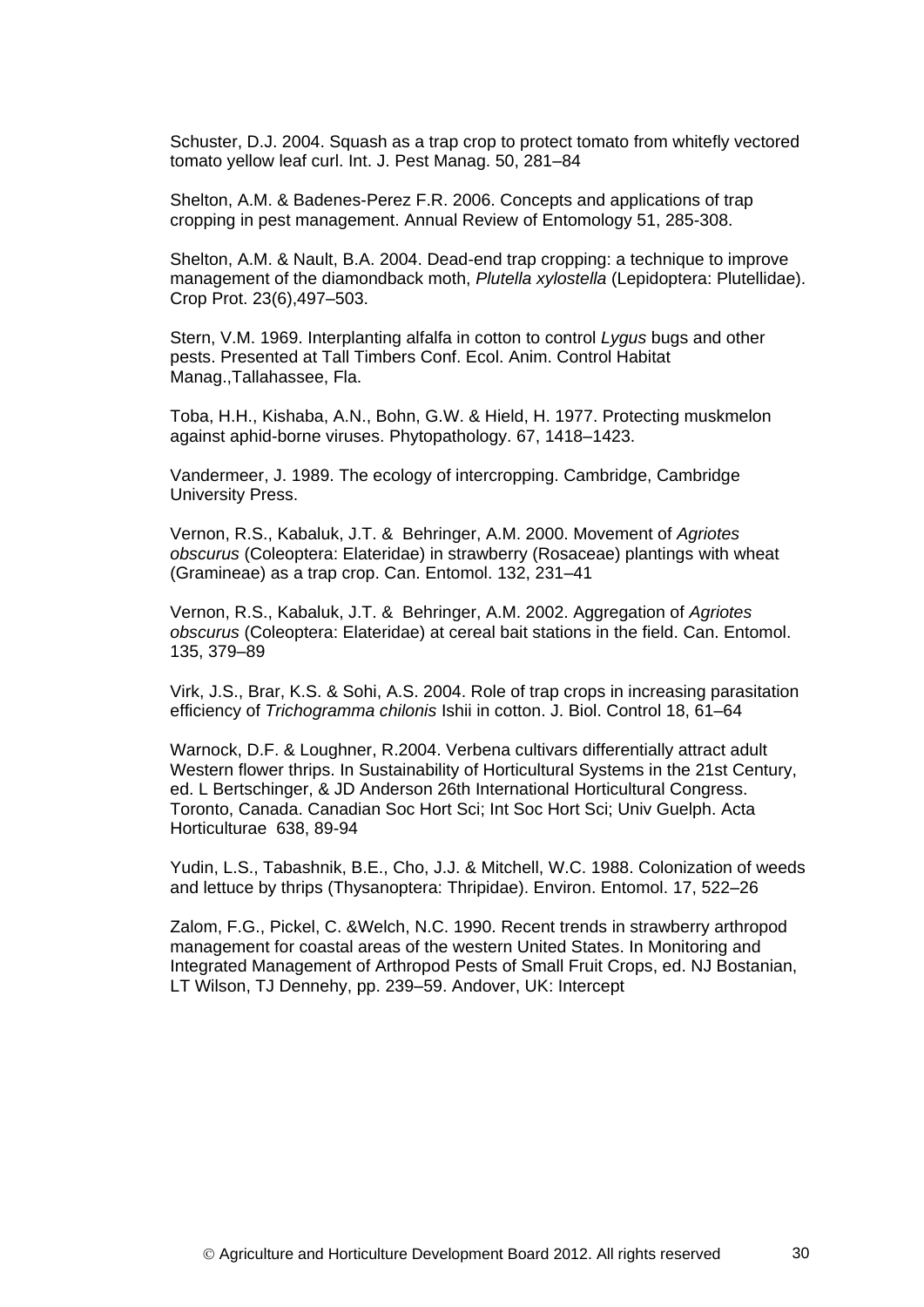**Appendices Appendix 1** – Survey cover letter





# **Trap plants for pests survey for protected ornamental growers**

Trap plants and indicator plants are species and varieties that are more attractive to a pest than the commercial crop itself; therefore, they can offer a way of influencing pest behaviour to monitor and reduce pest populations.

Stockbridge Technology Centre is conducting a HDC funded study on the use of trap plants in protected ornamentals sector. The aim of this study (PO 009) is to conduct a review of the evidence on trap plants within protected crops, in the UK and other countries, for the benefit of UK ornamental growers.

A fundamental part of this study is to consult UK growers about experience with, and use of, trap and indicator plants. Therefore, we would like to ask if you would be able to spare five minutes to fill-out a brief questionnaire about your experience with trap plants. Even if you have no experience of trap plants then the first two questions still apply.

If you would like to provide any further information about the use of trap and indicator plants in protected ornamentals, or would like to discuss things further please contact Dr Luke Tilley **(email: luke@stc-nyorks.co.uk tel: 01757 268275)**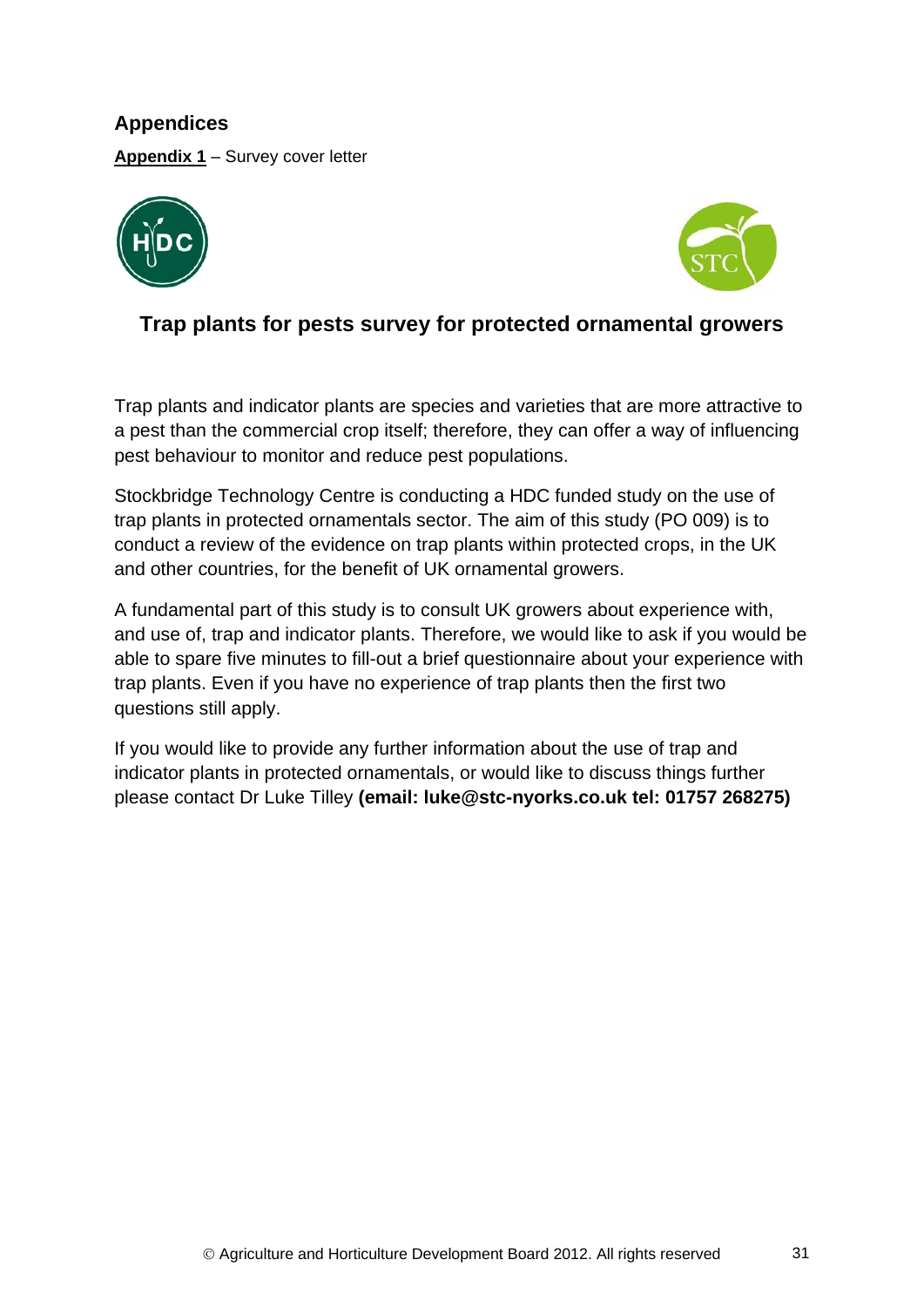**Appendix 2 –** Grower survey





# **Trap plant for pests survey for protected ornamental growers**

**1) Have you ever used or trialled indicator or trap plants in your protected crops?**  (e.g. early flowering varieties, plants or varieties more attractive to pests)

**1a) If not, do you have no need for trap plants or does something, such as management or cost, detract you from using them?**

| Crop | Crop variety | Trap plant | Trap plant variety | Pest |
|------|--------------|------------|--------------------|------|
|      |              |            |                    |      |
|      |              |            |                    |      |
|      |              |            |                    |      |
|      |              |            |                    |      |
|      |              |            |                    |      |
|      |              |            |                    |      |
|      |              |            |                    |      |
|      |              |            |                    |      |
|      |              |            |                    |      |

### **1b) If so, what trap plant / crop combinations have you used, and for what pest?**

#### **2) Which of the above do you consider to have been successful and why?**